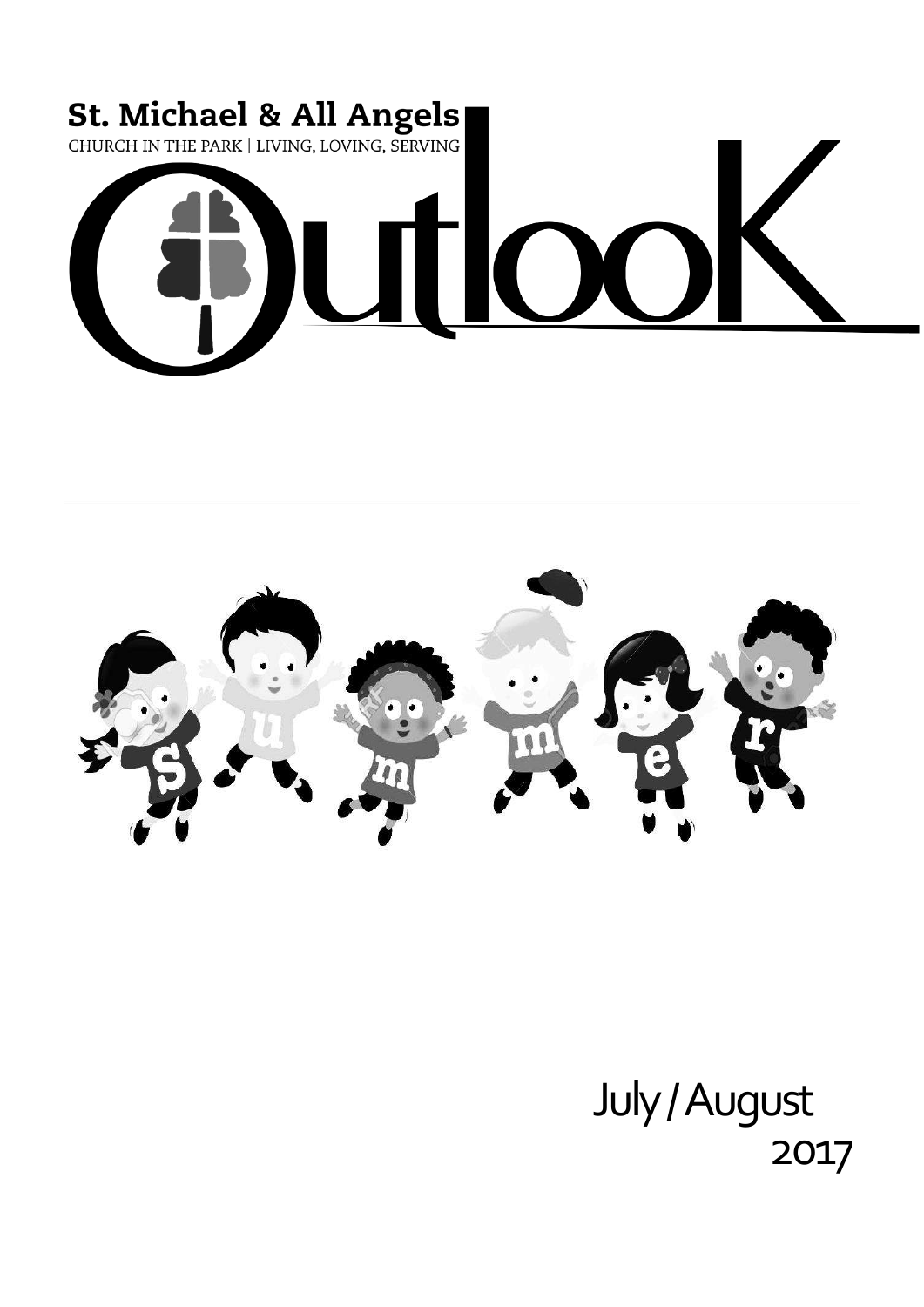### **Welcome to Your Church**

The fact that you are reading these words suggests that you are a new reader of this magazine. Either you are a newcomer to this area or you are a visitor.

If you are a visitor, we hope that you have enjoyed your visit to our church; that you have found it interesting, instructive and conducive to prayer. If you are going to be here at one of our regular service times, we hope that you will join us in the worship of God and we ask that you take our greetings back to your own church.

If you are new to this Parish, we bid you welcome and invite you to join us and share in the fellowship of God's family in Hughenden. This magazine gives details of the regular times of worship here. We hope that you will find something to meet your spiritual needs. The printed word is cold and remote and we would like to make personal contact with you, so please leave your name and address in the box at the back of the church.

Whoever you are who reads these words, may God bless you, sustain you and protect you, your family and friends, now and always.

#### **Grant us, Lord, faith to believe and strength to do thy will**

### **Outlook**

| <b>Editorial team</b> | Sylvia Clark                 |
|-----------------------|------------------------------|
|                       | Christopher and Jane Tyrer   |
|                       | Susan Brice                  |
| <b>Printing</b>       | <b>Brian Clark and team</b>  |
| <b>Distribution</b>   | <b>Hilary Farrar-Hockley</b> |

Parish Website: [www.hughendenparishchurch.org.uk](http://www.hughendenparishchurch.org.uk/)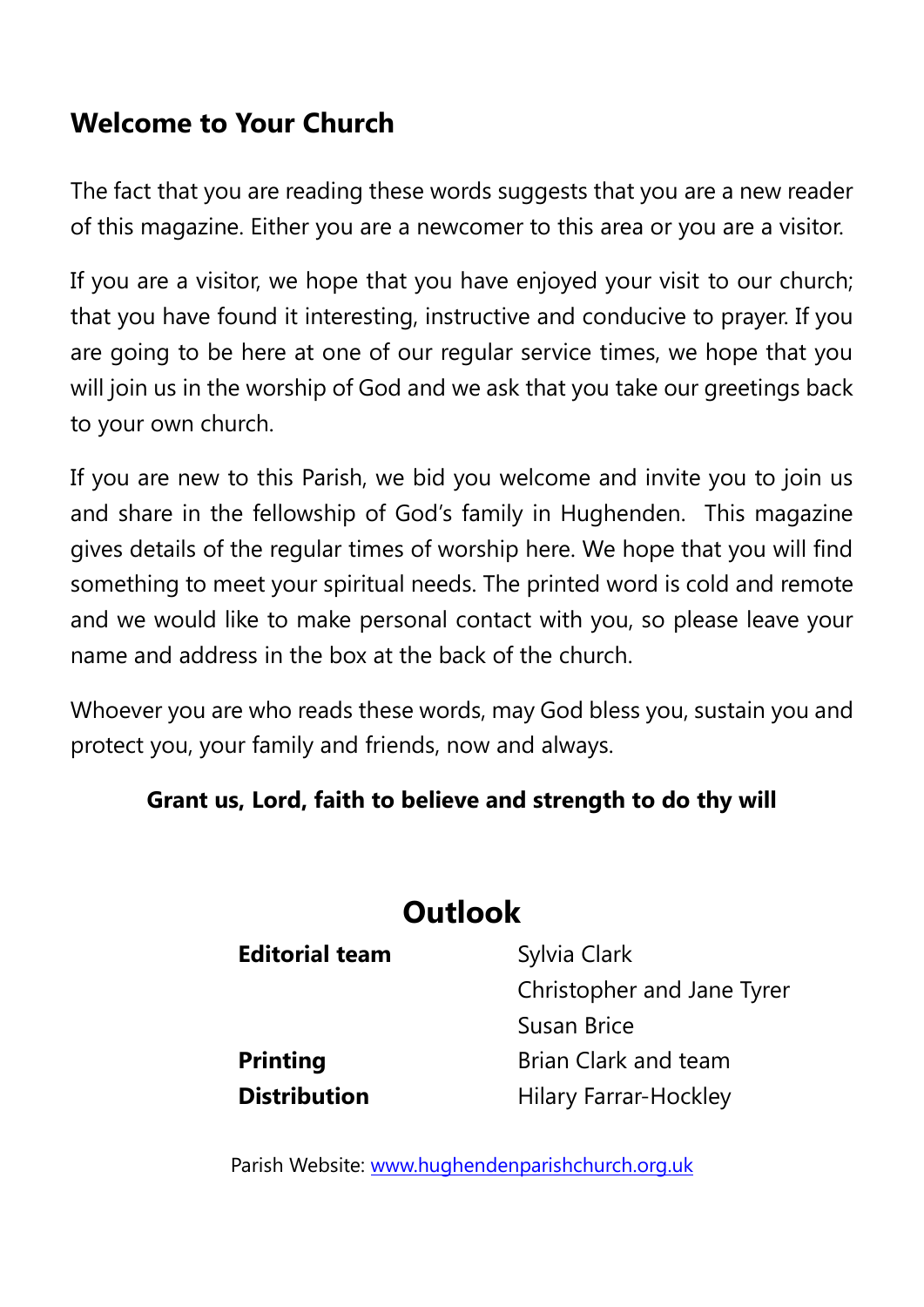# **July / August 2017**

### **Dear Readers,**

Summer: as I write, the sun is glorious; I can see a chaffinch picking at unripe berries on a bush (will he get a tummy ache?) drifts of the heady perfume of roses, honeysuckle and mock orange blossom waft through the window and a red kite loops lazily above. Children are counting the days until the summer holidays.

As I write, families in Kensington awake (if they slept at all) in community shelters and wonder where they will sleep tonight and whether their children can get to school next week. They resume their hopeless search for the missing. They see the charred remains of hundreds of homes and smell the drift of ash upon the breeze. A press helicopter still circles above.

The last few weeks have been full of horror, and we can only stand appalled. Yet we can also cherish the kindness of strangers in offering hospitality or help and applaud the acts of heroism in defence of or in rescue of others. We can look for ways in which we can support the bereft, the lost and the hurt.

This is our mission as a Christian community and Church.

**Jane and Christopher Tyrer Editors**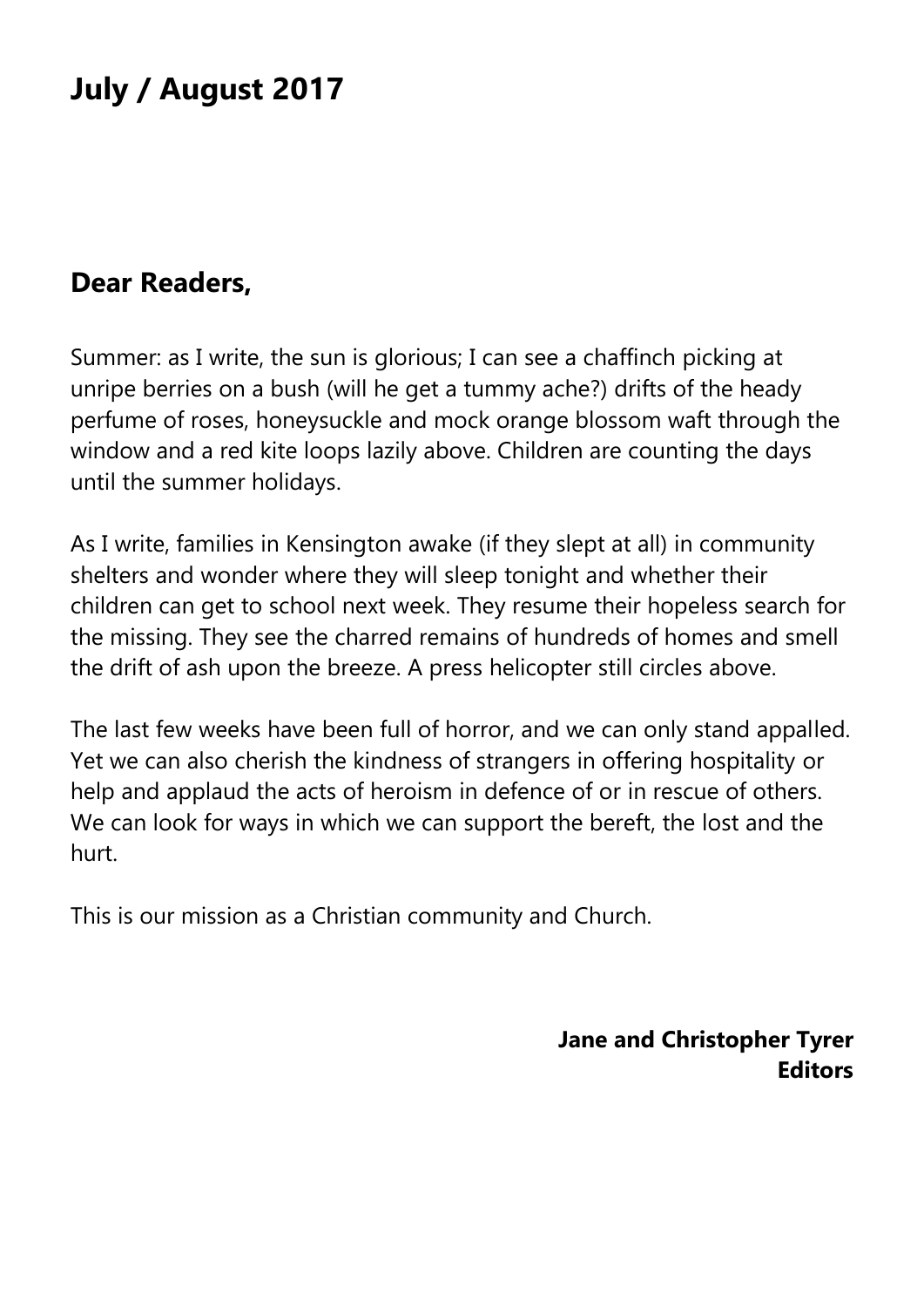# **From the Vicarage**

### **Finding your vocation in life**



One day, more than 25 years ago, an advertisement caught my eye in the jobs pages of a national broadsheet newspaper. The job was in telephone sales for a company who specialised in selling unit trusts and other investments and they were based just off Oxford Street in London. The projected salary attracted me, although I was younger than the preferred starting age for applicants. Having thought about it for a day or two, I summoned up my courage, and

called the number to register an interest in applying. The conversation was quite brief, but I overcame the first hurdle, by showing enthusiasm and refusing to allow my young age to deter me putting my case for employment across to him. He was sufficiently impressed to invite me for interview.

The following day I arrived at their offices and the sight that greeted me as I walked into their vast boiler room of a sales floor was quite intimidating. I immediately felt ill at ease. The boss who interviewed me, welcomed me into his office, and put me straight on the spot with a series of questions – which went something like this:

"Keith: imagine I were to offer you a job, which just involved walking across Tower Bridge from one side to another all day. Would you do that job for £10,000 per year?" "No", I replied.

"Keith: imagine I were to offer you a job, which just involved walking across Tower Bridge from one side to another all day. Would you do that job for £10,000 per month?" "No", I replied. This second "no" slightly threw my interviewer – "Why ever not?"

"Because there has to be more to life than money. I want job satisfaction and the feeling that I am making a difference as well," I replied at once without hesitation.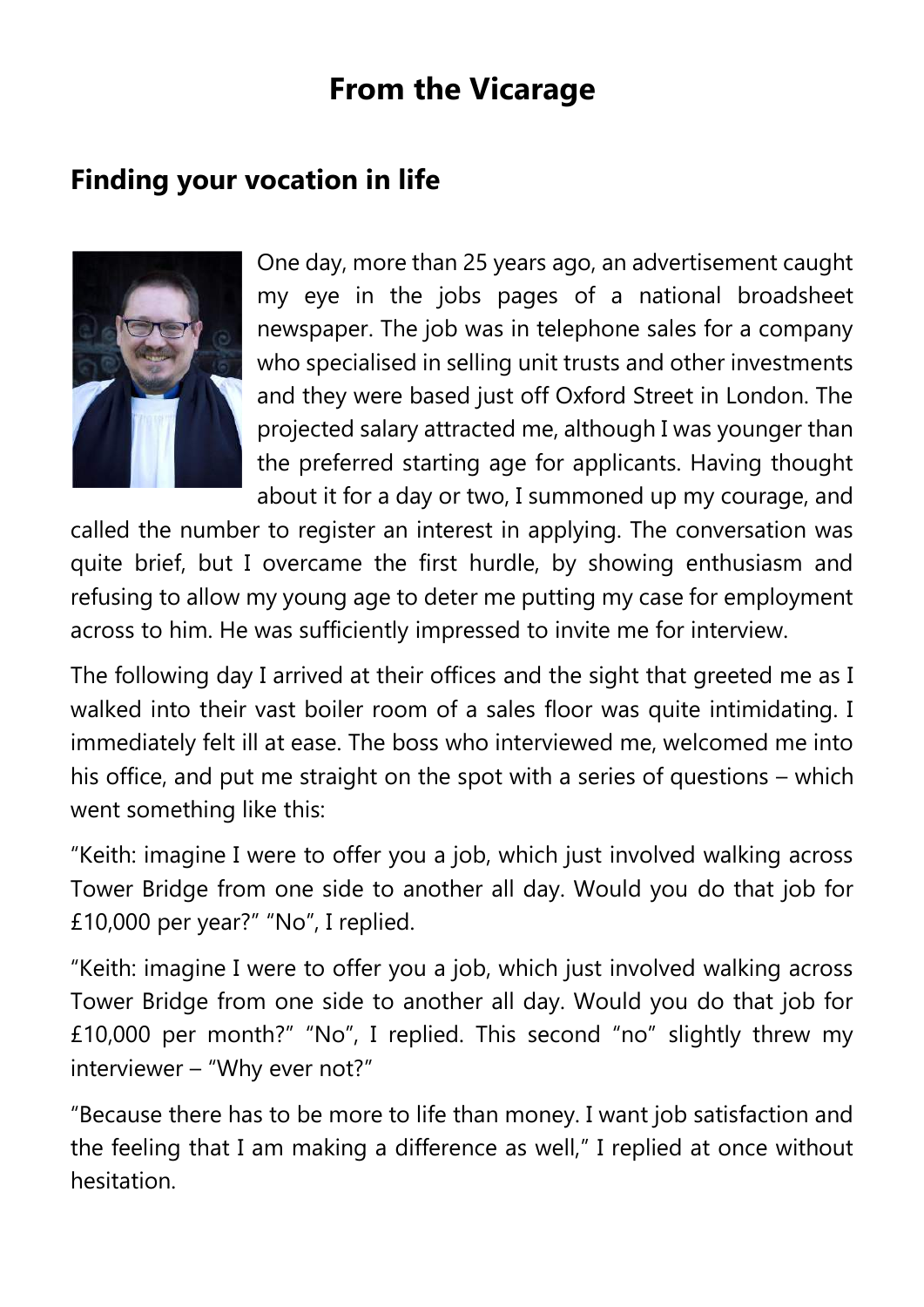"So, what are you doing here then?" he demanded.

I gulped, red-faced, and was shown the door smartly, left the building with my head down, and thought – what a waste of an afternoon!

However, after a period of reflection, that brief conversation became for me one of the defining moments in my life, and I am so thankful that I had that conversation, which helped me to think more seriously about my vocation in life.

I wonder: have you discovered your vocation in life? Young or old, we can all identify with things that we do well, and things that we shouldn't go near with a bargepole.

The Apostle Paul reflects a great deal about the diversity of gifts and individuals which exist within a Church family. He calls the Church the Body of Christ and identifies the different gifts that we each have as being like different parts of that body – with the body only truly functioning well when all parts are present and in their correct places.

The same principle can apply to our local community. We can celebrate our diversity, our differences as well as those things we hold in common. We can all recognise that we are functioning more effectively when we work together – when we celebrate that diversity - and join with others in order to function as a whole.

If we know where our own gifts lie, then we should be encouraged to exercise them as often as possible, for the benefit of all and, in turn, others might bless us with their own gifts. It is always good to encourage one another with words of affirmation, especially for those who might struggle with low self-esteem.

Let us pray: Loving God, please help us as a Church and as a Community to discover one another's gifts, and to use those gifts generously and wisely for the common good. Amen.

**Keith** 

#### **There is a skills list for us all at the back of the Church: Eds**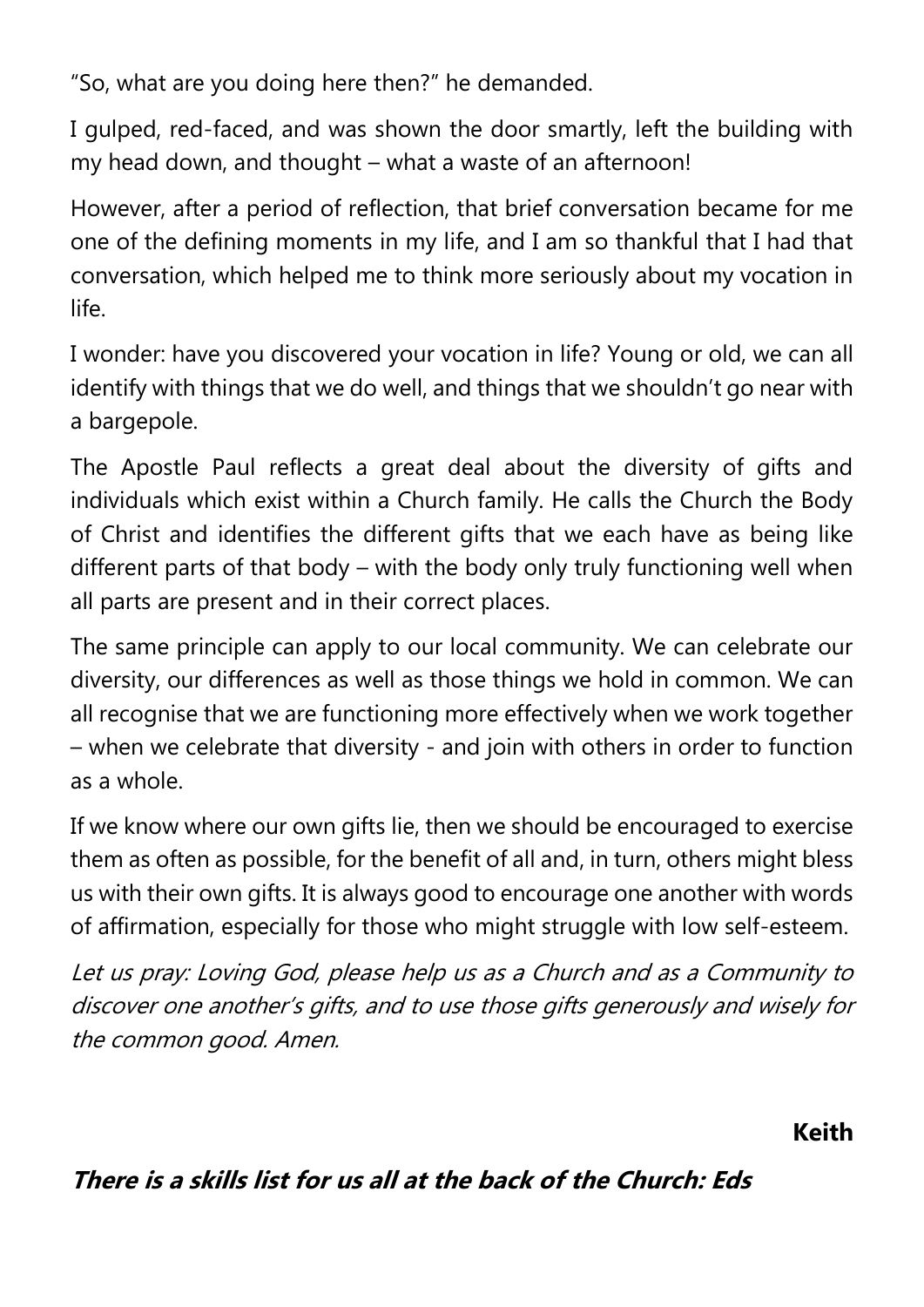# **24/7 Prayer for Wycombe**

A recent communication from the One Can Trust tells us that over **400 food parcels** were distributed in March and that this was the highest number given away in a month since the foodbank began in the community. This year has seen a massive increase in the number of people needing help from the foodbank and that, without our donations and any other help we have been able to give, children and adults would be going hungry and suffering in a number of ways.

It may seem early to us but One Can are beginning to prepare for the Harvest collection of food and they have already been approached by schools and church groups who want to arrange for someone to come and give talks about the work of the foodbank and in so doing encourage people to donate non perishable foods. One Can is able to help with prepared talks, including all-age talks, videos, games and ideas to help those brave souls who are ready to step forward to volunteer.

Also needed are extra people for sorting sessions, to help open the food store more frequently, during Harvest to receive donations and to collect donations from people who can't get them to the store themselves. So there are many opportunities to help out if you are able. One Can say that it is impossible to put into words what a difference we have all made by our generosity in giving food, time and skills to those who are struggling to manage to feed their families and themselves and they thank us all for our efforts. If you feel able to help during the Harvest period please email Steph or the team on [onecan@live.co.uk.](mailto:onecan@live.co.uk)

Thank you all for your donations of craft items to the Lighthouse Scheme. I have kept the collection basket clear and am amazed at the amount of items that have been donated. I believe that Cressex and Hillcrest have just about received enough but Ali Hazelton, who leads the Hazlemere Craft Group, still needs quite a few items. There are not many weeks left to collect and you will find some Collecting Lists on the table at the back of the Church. So, if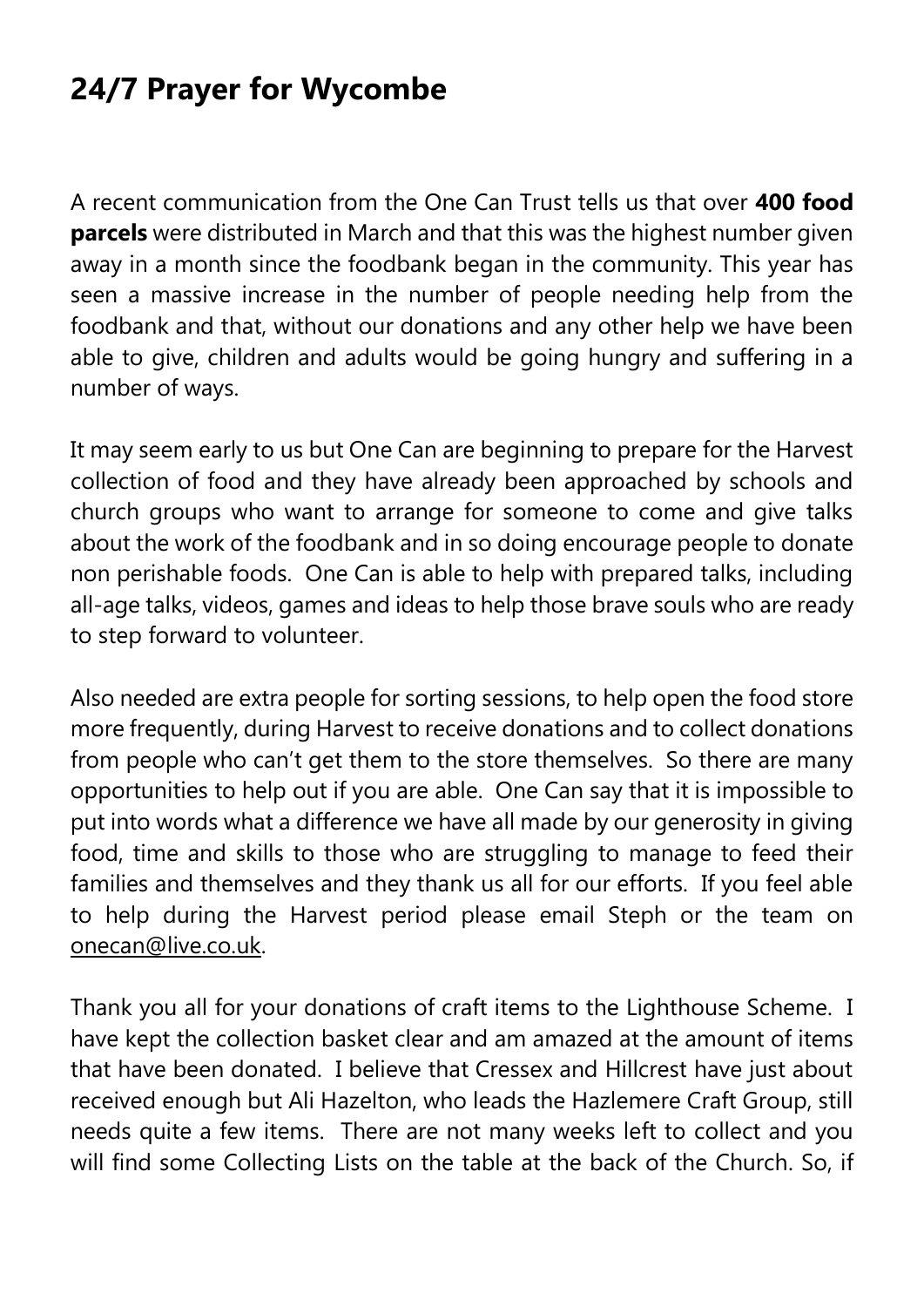you are able, please continue to drop materials into the basket and I will make sure that Ali receives it.

Our committed prayer days for the next two months are Monday,  $10<sup>th</sup>$  July, from 8 am to Tuesday 8 am, when I will not be setting up the Prayer Room as I am not available; **prayers will have to be said at home in July**, and Monday, 14<sup>th</sup> August, from 8 am to Tuesday 8 am, when the Prayer Room will be set up in Church House with all the usual facilities available. Please prayerfully consider signing up for an hour of prayer bringing the ministries taking place in Wycombe before God. The signup sheet and the combined July/August Prayer Points can be found on the table at the back of the Church. I wish you all a very happy summer. Thank you.

#### **Yvonne Cook**

# **Floodlighting Dedications**

Floodlighting dedications for July and August are for:

2 – 8 July Barry and Judy Biggs are celebrating their Diamond wedding anniversary on 6 July. 9 – 15 July Edie Sadler and family are remembering with much love Cliff, particularly on 13 July, his first anniversary.

If you have special occasions to mark, why don't you dedicate the floodlighting? Your dedication can be for anything within reason, remembering loved ones, birthdays, anniversaries, weddings, new babies - or just for the joy of being alive!

#### **Lin Smit**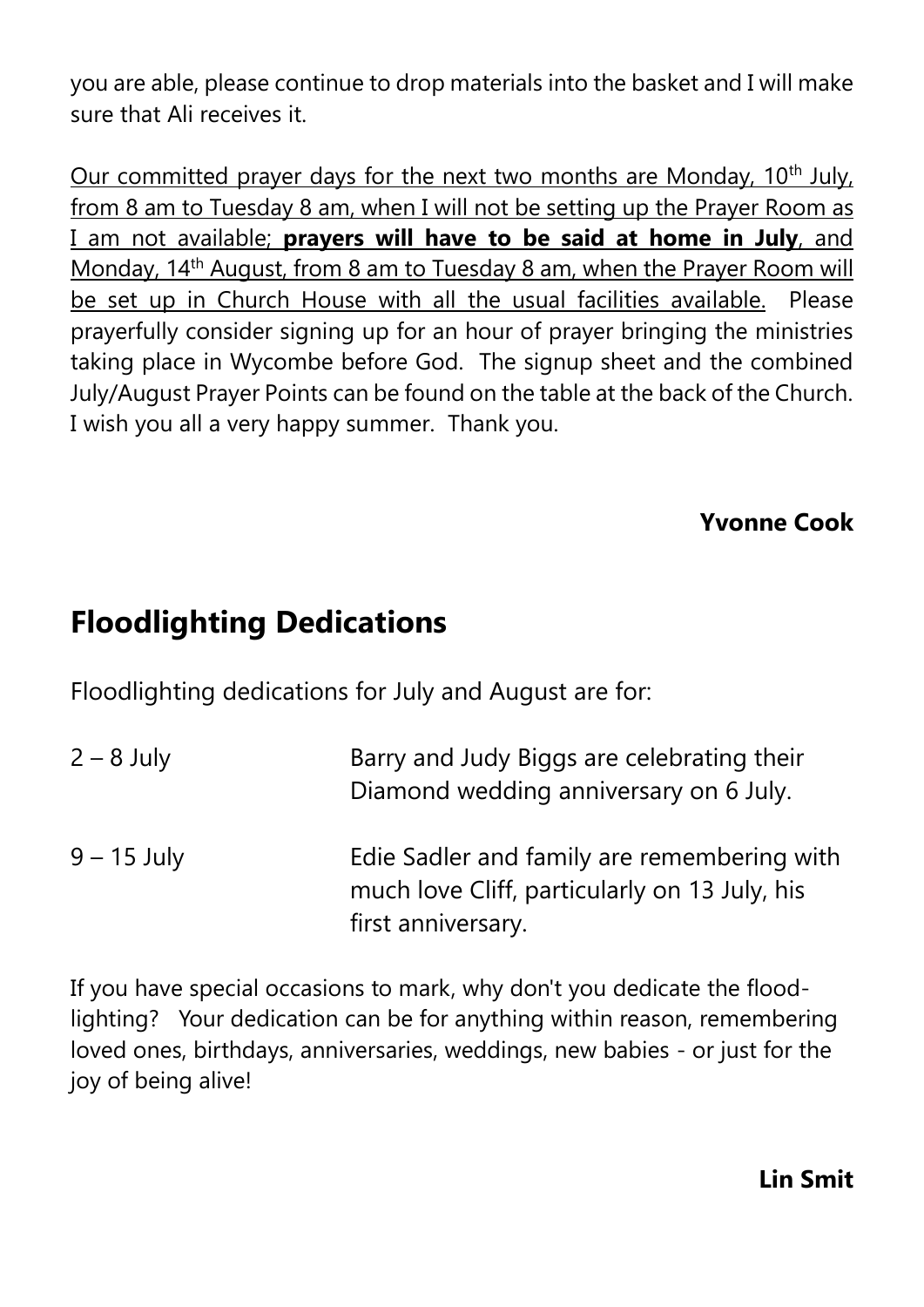# **Mothers' Union**

The Tiny Tots picnic was as usual a great success despite inclement weather, with the picnic for many tots with their parents (and teddies) taking place in Church rather than the MU garden. The usual mountains of food were served to general delight!

### **The Balkans – hopes for the future.**

Most of us are only too well aware of the recent history of this beautiful part of the world but, as Jane and I discovered on a recent holiday, it is only by visiting, walking around and talking to the people there that lived through it all and strive for a better future, that some of the puzzle begins to fall into shape. Far from being tied to and mired in their recent past, there is a confidence and sense of purpose which is built upon reconciliation and hope**.**

#### 1. **The Balkans Wars 1991 -1999**

To understand what is now going on and being achieved, it is necessary to have a basic understanding of the history of the Balkans in the second half of the 20<sup>th</sup> century.

The former Yugoslavia was a socialist state created after the Second World War and a bitter civil war. President Tito managed to forge together a relatively harmonious and homogenous group of peoples, who comprised Serbs, Croats, Bosnian Muslims, Albanians and Slovenes. When Tito died in 1980, underlying tensions surfaced. In 1991, when Croatia and Slovenia opted for independence, the Serb dominated Yugoslav army invaded first Slovenia and then Croatia. Many thousands of Croatians were killed before the UN arranged a ceasefire.

Bosnia then tried to secede. The difficulty there was that the country was made up of Serbs, Muslims and Croats and the Serbs did not want to leave. The Bosnian Serbs, led by Radovan Karadzic [now in prison at The Hague for war crimes] threatened violence against the Croats and the Muslims if they carried out their wish. In 1992, there was an EU blessed referendum which voted in favour of independence and war followed.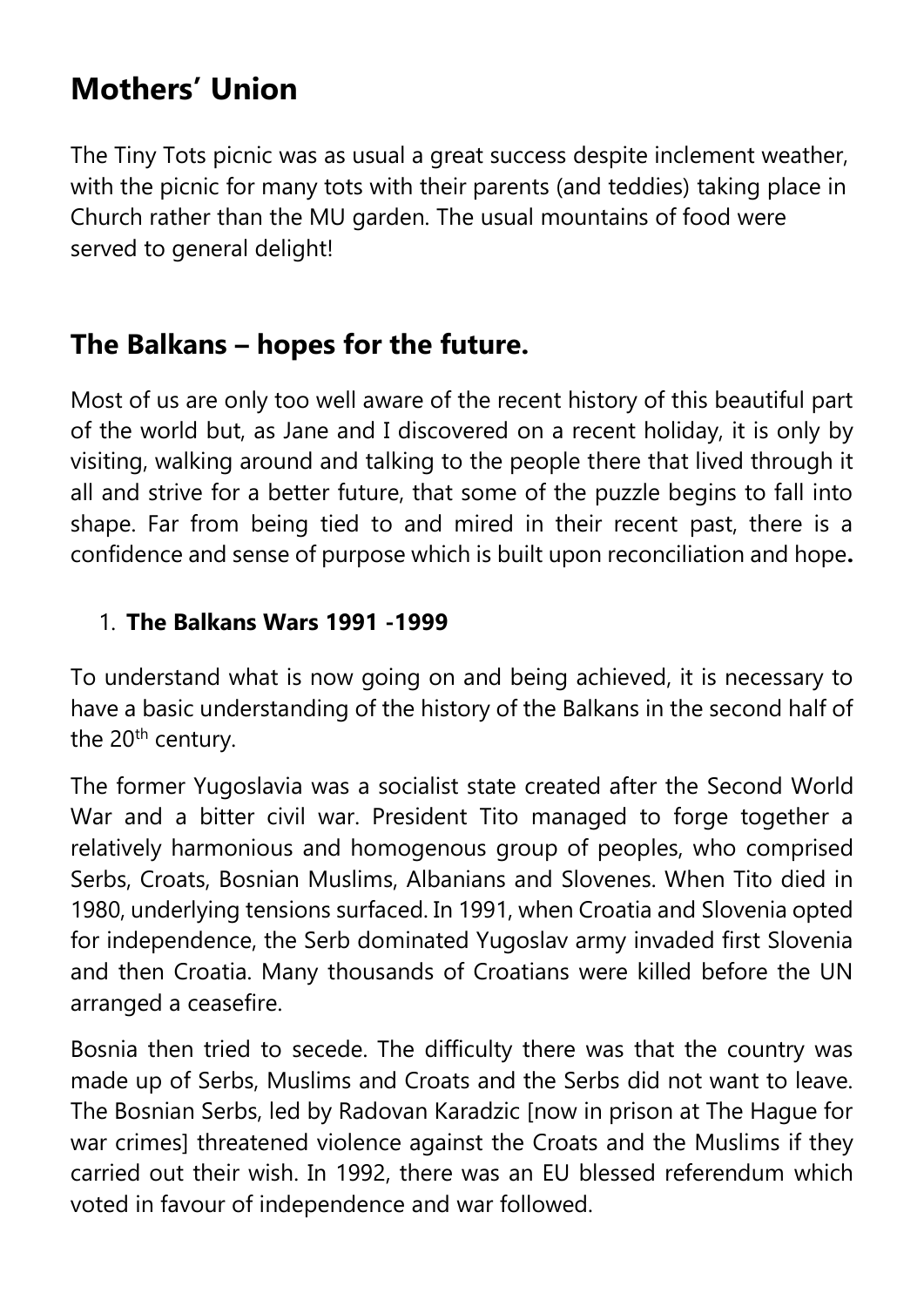The Yugoslav Army, now renamed the Bosnian Serb Army, drove out a million Bosnian Muslims and Croats from their homes in Serb dominated parts of Bosnia in "ethnic cleansing." Serbs suffered too. Sarajevo was besieged by the Bosnian Serb Army mounting their guns and armour on the hills overlooking the city and shelling it mercilessly. The National Library was destroyed in an attempt to obliterate Bosnian history and their archives, not before ordinary Bosnians rushed there and scrambled to rescue as much as they could. The UN sent in peacekeepers, who were based at Sarajevo Airport, but they were ineffective. The only lifeline into the besieged city was through a tunnel built under the airport runway where the UN peacekeepers were based and who had no idea what was happening beneath them.

Efforts to stop the war failed. Over 100,000 people died. The UN was humiliated. Only when NATO bombed the Bosnian Serb Army in 1995, enabling thereby the Muslim and Croat forces to regain territory, was there a US brokered peace and Bosnia was split in two – the Bosnian Serb republic and the Croat-Muslim federation.

Sadly that was not the end of it. In August 1995, the Croatian Army attacked those parts of Croatia controlled by the Serbs. Again thousands were dispossessed. Croatia and Bosnia achieved independence, flowed by Slovenia, Macedonia and Montenegro. Albania was never a part of it, having gone its own way from the outset.

#### **2. The present.**

The Balkans now comprises independent nations living side by side together in relative harmony and peace. After the wars, the Serbs seem to have taken most of the material spoils. Montenegro is particularly poor. The Croats embraced the Euro as they had no money or currency. Tourism is vital and the whole area is astoundingly beautiful.

We found, in our tour of Croatia, Serbia, Bosnia and Herzogovina, and Montenegro, that it was their attitude to one another and to foreigners [some of whom hardly helped prevent the atrocities] that impressed the most. Understandably they have their "slants" on the history. Our coach driver was a Croat: he dissented vigorously at some of the information given by our guides. But, whilst they cannot forget [so many of those to whom we spoke had harrowing personal histories] they have learned to try and forgive and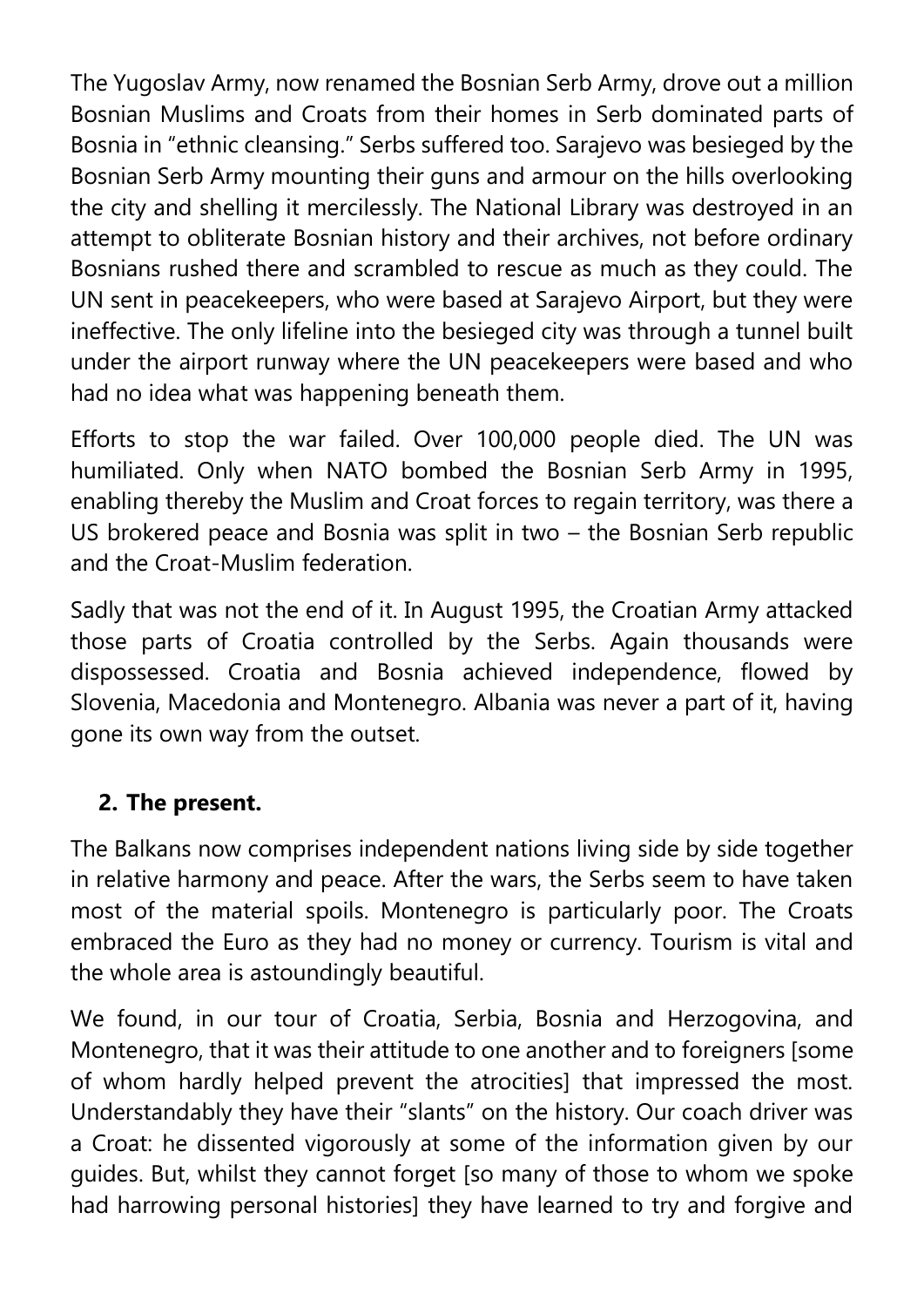move on. There are still the destroyed and bullet riddled buildings everywhere, awaiting funds to repair and rebuild [the repaired and restored bridge at Mostar is one of many successes]: the countries thrive, albeit with dated infrastructure, and there is an air of optimism for the future. It was deeply impressive.

#### **3. Zagreb and Cardinal Stepinac.**

We arrived in Zagreb, the capital of Croatia, on the first leg of our tour. Dominating the Upper Town is the Kaptol, where is situated the Cathedral of the Assumption of the Blessed Virgin Mary, whose Bishops go back to Bishop Duh in 1094. A huge earthquake in 1880 caused substantial damage and the present Neo-Gothic style building dates from then, fronted by two towers about 105 metres high [the locals disagree on the precise height!]



Behind the High Altar is the shrine to Cardinal Stepinac, revered in Croatia but a controversial figure outside. There are a total of 119 streets In Croatia named after him! He was declared a martyr by Pope John Paul II in 1998.

Born in 1898, he was Bishop of Zagreb from December 1937 until his death in February 1960. When

appointed, he was the youngest bishop in the Catholic Church and largely unknown within Croatia. His appointment came at a time of considerable turmoil within the country with the ruler, King Alexander, having prorogued Parliament after the assassination of some prominent politicians. Nonetheless, Bishop Stepinac pledged allegiance to the King.

He had a controversial war but is credited with saving many Jewish lives during the German occupation. However, it was in his dealings with Tito that he is chiefly remembered. Initially released from custody by Tito, relations between the two soon became poisoned. Tito wanted a Church independent of the Vatican and, when that gained no support, tried unsuccessfully to get Stepinac replaced. Eventually, there was a show trial. Stepinac denounced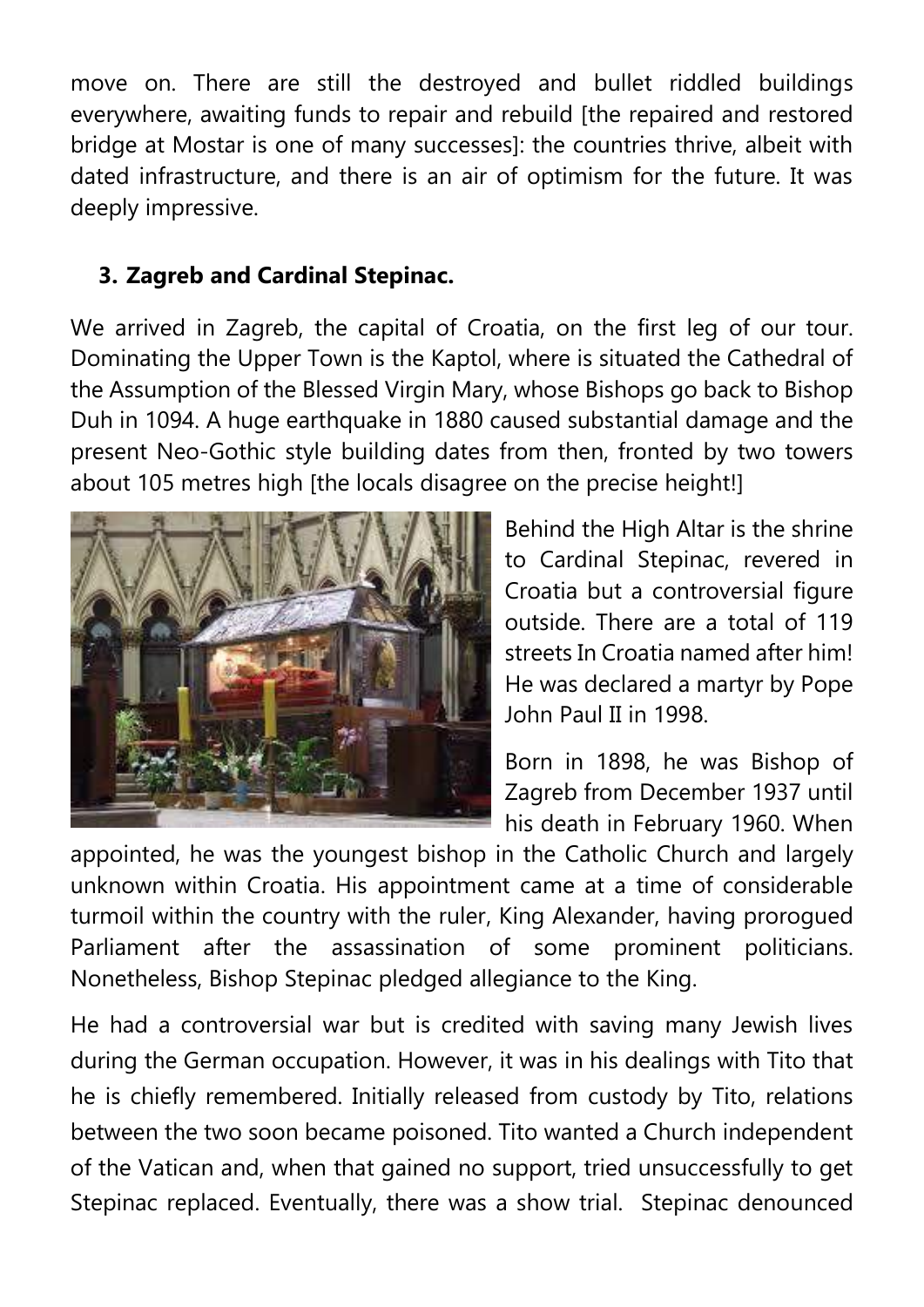the whole sham process saying in his defence address "My conscience is clear: if you will not give me the right, history will give me the right." He was convicted of war crimes and high treason and sentenced to 16 years in prison. He served five and was released to confinement in his home parish. It was many years later, after his death, that it was publicly admitted that his only "crime" was not participating in the separation of the Croatian Church from the Vatican.

As in life, so in death, did Cardinal Stepanic cause controversy. In 1953, he was diagnosed with polycychemia, a rare blood disorder. He died of a thrombosis in February 1960. Traces of arsenic were subsequently found in his bones, leading to many asserting that he had been poisoned by his captors. However, arsenic and bloodletting were standard treatments for polycychemia in the 1950s. Although declared a martyr, many non Catholics are sceptical both about his martyrdom and his saintly qualities. Old controversies between Catholicism and Communism and between Serbs and Croats were stirred.

#### **Christopher Tyrer**

# **Hughenden Good Companions**



 $\mathcal{P}$   $\gamma$  The next meeting is on Thursday, 6<sup>th</sup> July when our brains will be tested with a Quiz! But don't be put off as it is a fun afternoon and new members are, of course, always welcome.

Tea, a members' raffle and friendly chat complete a pleasant afternoon.

**Sheila Vesey**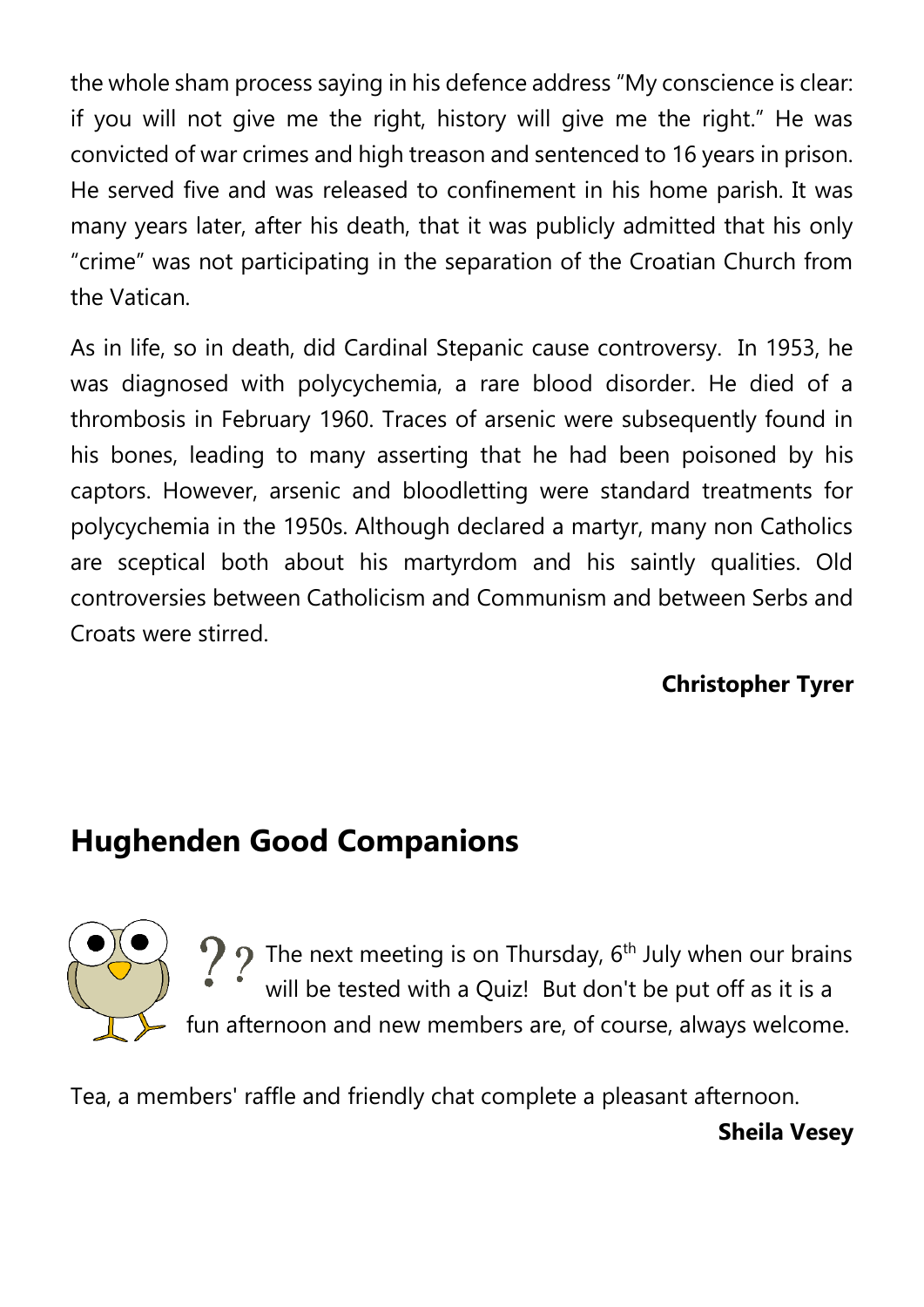#### *IN PRAISE OF LITTLE TRAINS*

*The anonymity of cars and planes We all accept. But people wave at little trains; The smaller they come, the more folk wave.*

*Through bracken and fern And willow-herb that almost burns your eyes, We rattle and sway down the permanent way The Bala line past LLyn Tegid.*

*Wales is the place for steam Every child's dream. At whistle's scream And gleam of brass We fall beneath its spell; We're all little children, truth to tell.*

*Through thistledown and bellbine Harebell and vetch We sit and watch the campers wave. Walkers wave, And clinging kids along the line Wave one hand and yell, Hand and face raised in sudden friendliness; And we wave back!*

*The world needs more small trains, Spontaneous smiles; More mutual joy to bind More carefree miles from pain; A* "Thomas" *or a* "Douglas" *to disarm, The* CLICKETY-CLACK *to deputize for time, An open, rocking coach to calm.*

> Ron Cretchley 23.08.91 www.thinkingpoet.co.uk

*------------------------------------------*

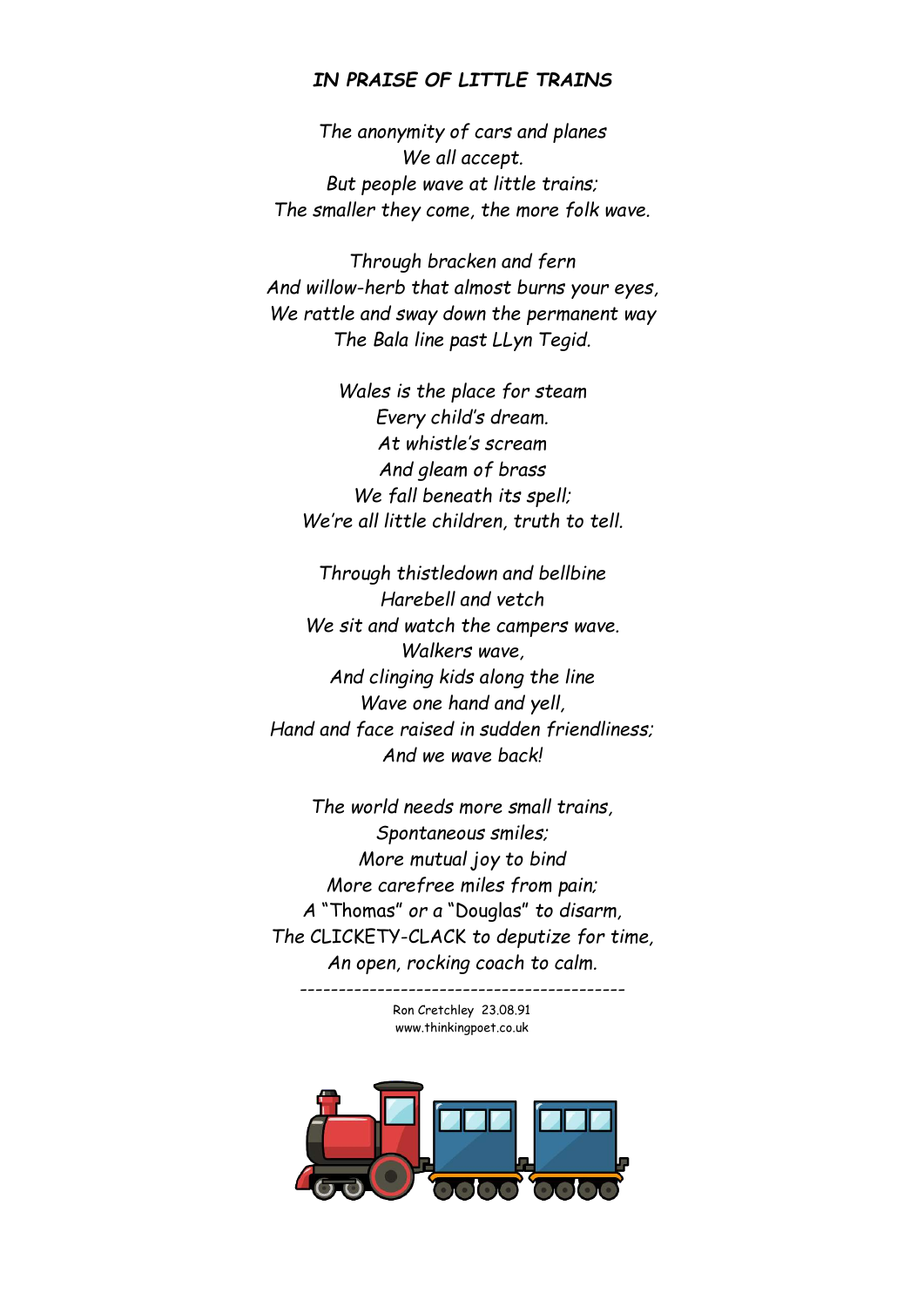# **Valley Friends**

#### **War and Peace in Hughenden**

Norma chaired our meeting and welcomed Bernie Knill from Holmer Green, who after 35 years' service with British Airways became a volunteer at Hughenden Manor. He introduced his talk with a brief history of the house.

Amazingly it was first mentioned in the Doomsday Book thus dating a dwelling there back almost 1000 years. We were shown pictures of the changes in size and architecture over the years. Benjamin Disraeli was the most famous occupant who bought the Manor from the Norris family. At the time it was a very plain Georgian style house. Disraeli wanted an allbrick building, very much as seen today. His parents lived at Bradenham Manor and were Jewish, by birth. However Isaac Disraeli (Benjamin's father) had four of his children Baptised as Christian and so the adult Benjamin was enabled to become a politician. (At the time, those of the Jewish faith were prevented from standing for Parliament.)

Whilst the Disraeli connection has been well known, the Manor's connection with WWII has only recently (publicly) come to light.

In May 2004 a visit to the manor by the historian Victor Gregg led to the discovery of much information on the war years and old files were taken to London. The Manor had been used as a top secret base for bomb-target mapping, codenamed "Operation Hillside" and 150 people worked there preparing leading edge maps of Germany from aerial photography.

Bernie had interesting films to show us. These included the well-known announcement on the 30<sup>th</sup> September 1938 by Neville Chamberlain at Heston Aerodrome of "Peace for our time"; and also by him on the 2<sup>nd</sup> September 1939, from the War Cabinet room, announcing that a state of war would exist between Britain and Germany if no message from Hitler relating to his invasion of Poland was received by 11 am the following day. Of course, no such message was received.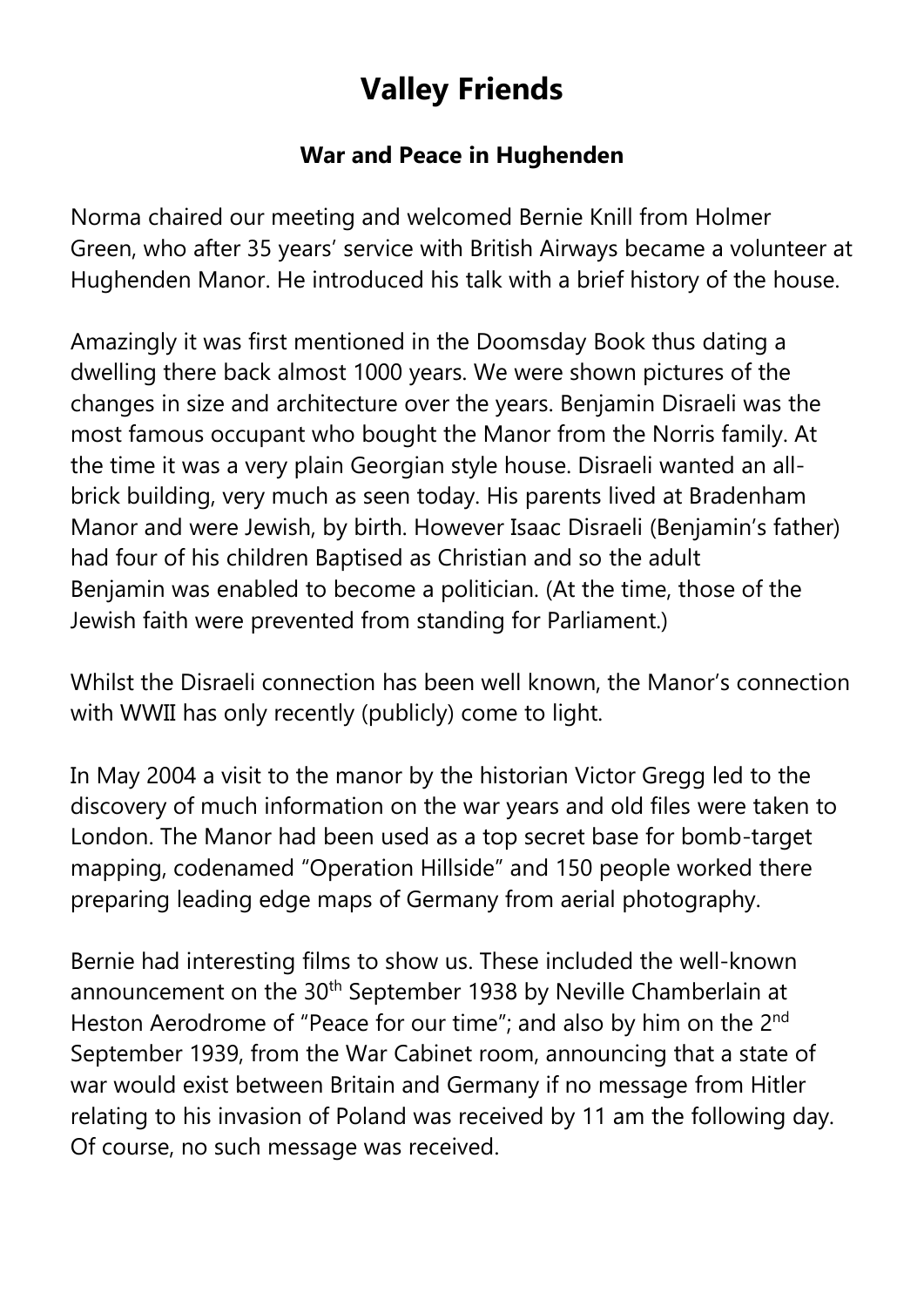In 1940, after the fall of France on the 14<sup>th</sup> June, Britain stood alone. And, in between the  $26<sup>th</sup>$  May and  $4<sup>th</sup>$  June 1940, was weakened further by the losses of men and munitions at the Battle of Dunkirk. The U boat menace threatened convoys of food, supplies and munitions being carried across the Atlantic.

The Battle of Britain was won but Bernie said that the result was almost equal in terms of casualties and loss of aircraft. Then Hitler gave up his intended invasion and turned eastwards for his next battle ground. The land and air threats to Britain were slightly reduced in consequence. The head of Bomber Command, Air Marshall Sir Arthur Harris (Known as "Bomber Harris") lived at Springfield at Great Kingshill and directed operations from what is now RAF Naphill. The recording of his voice, although muffled, was interesting as it was to see this controversial figure on screen. Hughenden Manor (the base for "Operation Hillside") was one of a group of bases which included Benson, Medmenham, Bletchley Park, Danesfield and Wycombe Abbey School. Spitfires – used by the RAF before, during and after World War Two from bases such as Benson - were designed for maximum endurance, even hand sanded to smooth out the rivets. Those converted and used for aerial photography were known as "Eyes in the Sky", taking thousands of detailed aerial photographs of all areas across Europe. From these, very detailed maps were made during "Operation Hillside." They were then delivered to airfields across the country, giving accurate and vital information. Women were employed and were adroit at interpreting the material. Among the many successes was the discovery of the sites for the launching pads of the V1 and V2 "doodle bug" rockets. This finding delayed the launching of these German top secret weapons by several months. The Normandy landings on D Day, in June 1944, might well have been at risk of being seriously compromised otherwise. A list of Hitler's Targets is to be found at Hughenden, together with photographs of those who served there.

Our Next Meeting Is on 7th July. A talk on The Chiltern Child Contact Centre will be given by Kathy Macaulay.

#### **Joan Steel**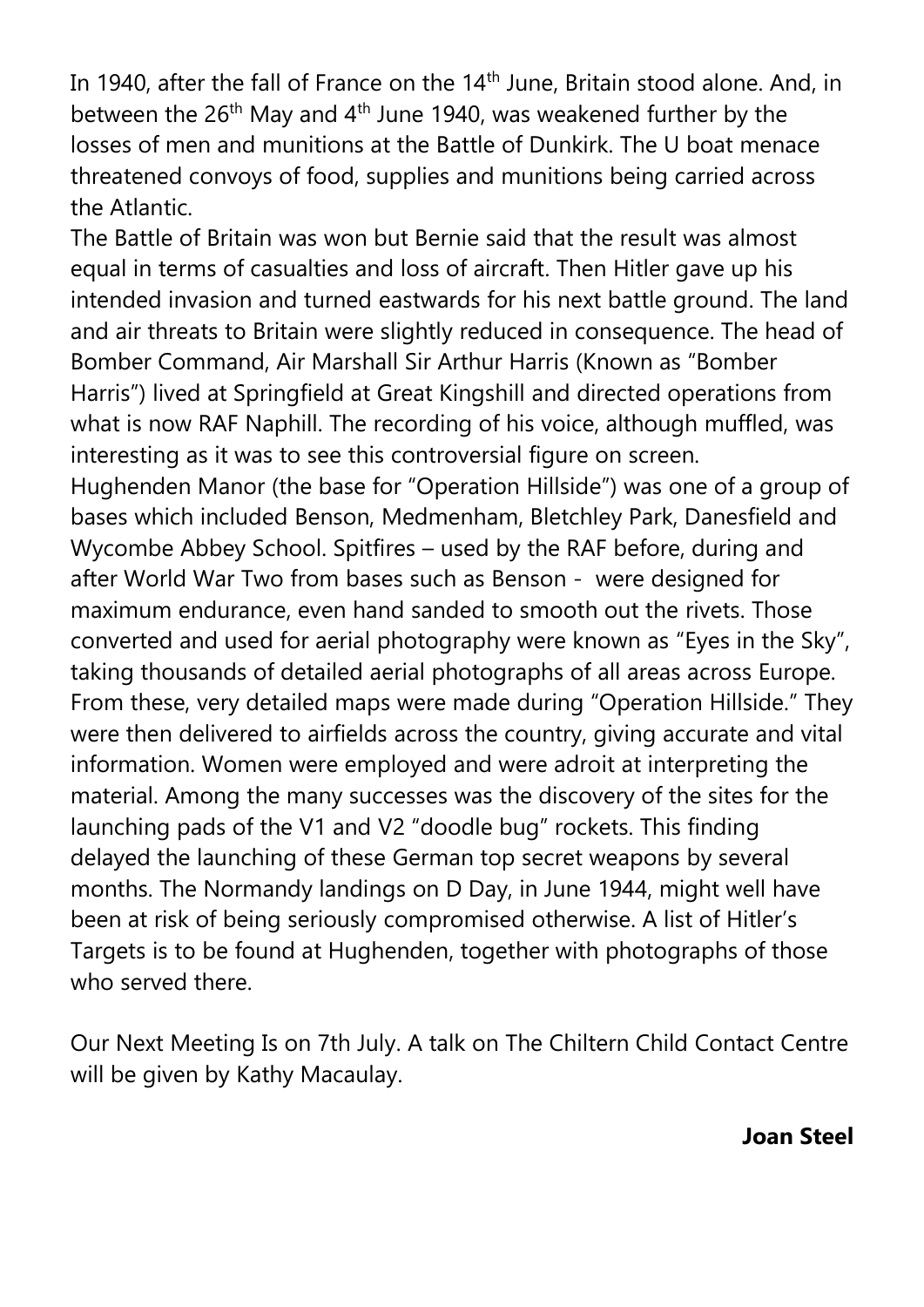おんかんかん クラクス いちきょう きょうかんかん スクリング スクリング ストランド スクラング アクリング

# **Church House Teas Sunday & Bank Holiday afternoons, 2pm to 5pm at Church House, Easter to end of September**

Delicious home-made scones and cakes

Treat a friend or a loved one to a cream tea

Vouchers available for £5 per person (Valid for this year only)

Contact Arthur on 521471 or Julia on 711939



# **SOCIAL AND OUTREACH PROGRAMME 2017**

| Sat 1 <sup>st</sup> July  | Lunch Party Hughenden Village Hall 12 noon       |
|---------------------------|--------------------------------------------------|
| Sun 30 <sup>th</sup> July | <b>Church Summer BBQ</b>                         |
| Sat 3rd Sept              | Cricket Match v Bradenham cricket club at        |
|                           | Bradenham                                        |
| Sun 10 <sup>th</sup> Sept | Church BBQ at Vicarage                           |
| Sat 30 <sup>th</sup> Sept | Barn Dance Hughenden Village Hall - Caller Helen |
|                           | Peters                                           |
| Thurs 19th Oct            | <b>Chinese Evening Meal</b>                      |
| Sat 18 <sup>th</sup> Nov  | Dance Disco at Hedsor Bourne JC Club Charity     |

**This is the outline programme. Other events may be added later. More Information can be obtained from Frank Hawkins on 01 494 565050**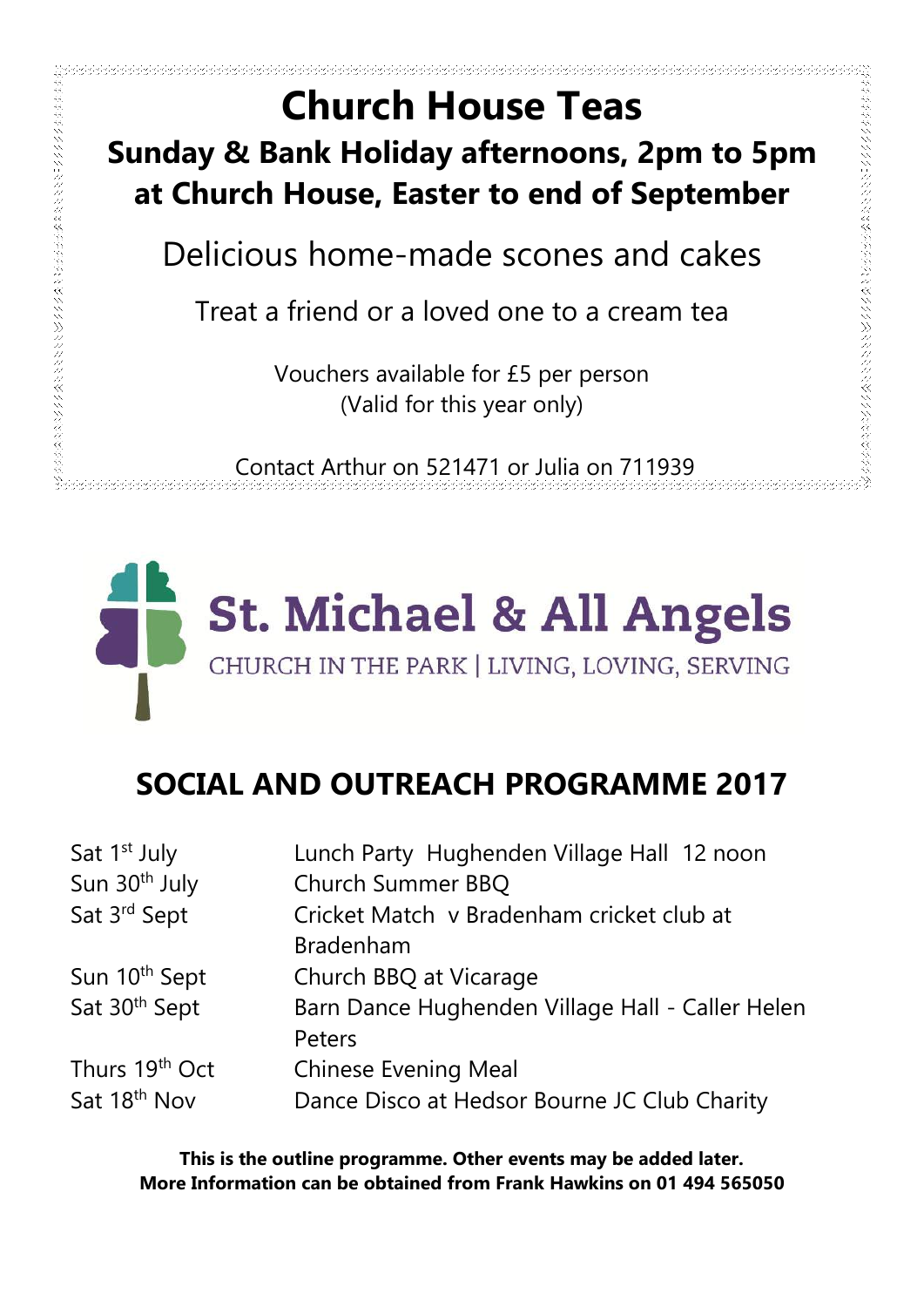# **July-August Recipe: Raspberry Gateau**

Flowers fill the meadows and fruit bushes in gardens and farms are loaded with juicy bounty. Raspberries are at their best during July and August, although there are now plants that produce fruit well into September. For this month's recipe I thought it would be nice to make a raspberry cream and sponge sweet, ideal for summer parties and barbecues.

Ingredients for the sponge 4 oz/110gm SR flour 4 oz/110gm caster sugar 4 oz/110gm soft margarine 1 level tsp baking powder 2 large eggs

For the filling ½ pt/275ml whipping cream 1 lb raspberries 1 heaped tblsp lemon curd (optional) 1 oz/28gm icing sugar

#### Method

Sieve the flour and baking powder into a bowl and add all the other ingredients. Beat the mixture until it is smooth. Divide between two 7 inch greased and base lined sandwich tins. Bake at 350F/180C/gas mark 4 for about 18 to 20 minutes, or until they feel springy to touch in the centre. Allow to stand for 5 minutes and then turn onto a wire cooling rack and peel off the base paper.

#### For the filling

Check through the raspberries and hull them if needed. Shake a little sugar over them. Whip the cream (be careful not to over-whip it or it will become buttery). With a sharp knife cut the two sponges in half horizontally and if using the lemon curd, spread it between three of the sliced sponges.

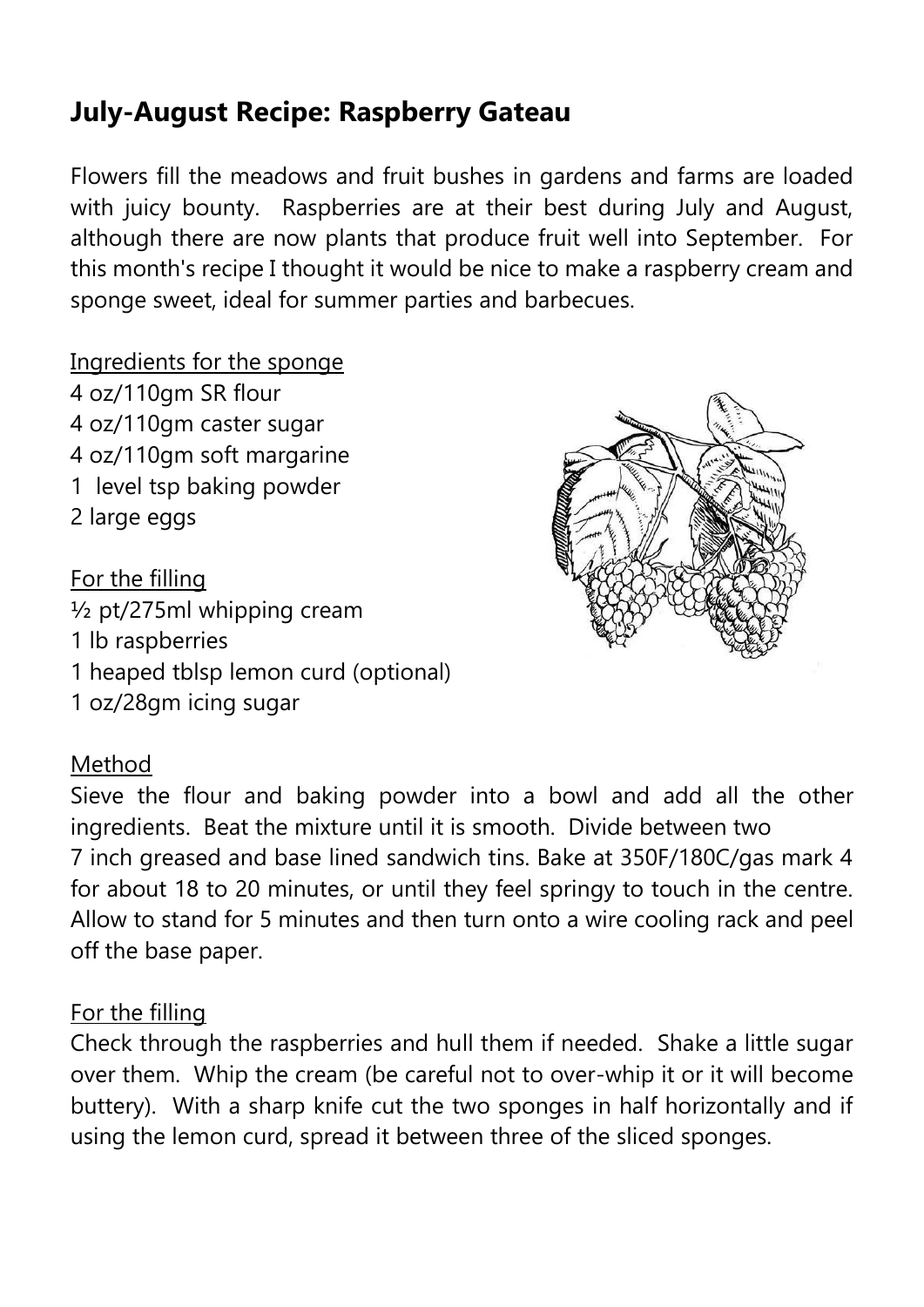Reserving a few raspberries and some cream for decorating the top, mix the rest of the fruit and cream together and divide between the layers. Assemble them on top of one another and decorate the top with sieved icing sugar and some piped rosettes of cream, placing a raspberry on each rosette.



I hope you enjoy it. **Ann Way**

.<br>The first first first first first first first first first first first first first first first first first first

# **Church BBQ Lunches**



Last Year we had some great BBQ Lunches at people's homes and this year we are going to repeat this.

Bring food and drink contributions and have a great afternoon. Do come and share in a really enjoyable chance to meet other people in a social setting.

#### **Everyone welcome.**

Full details and sign-up sheet in the back of the Church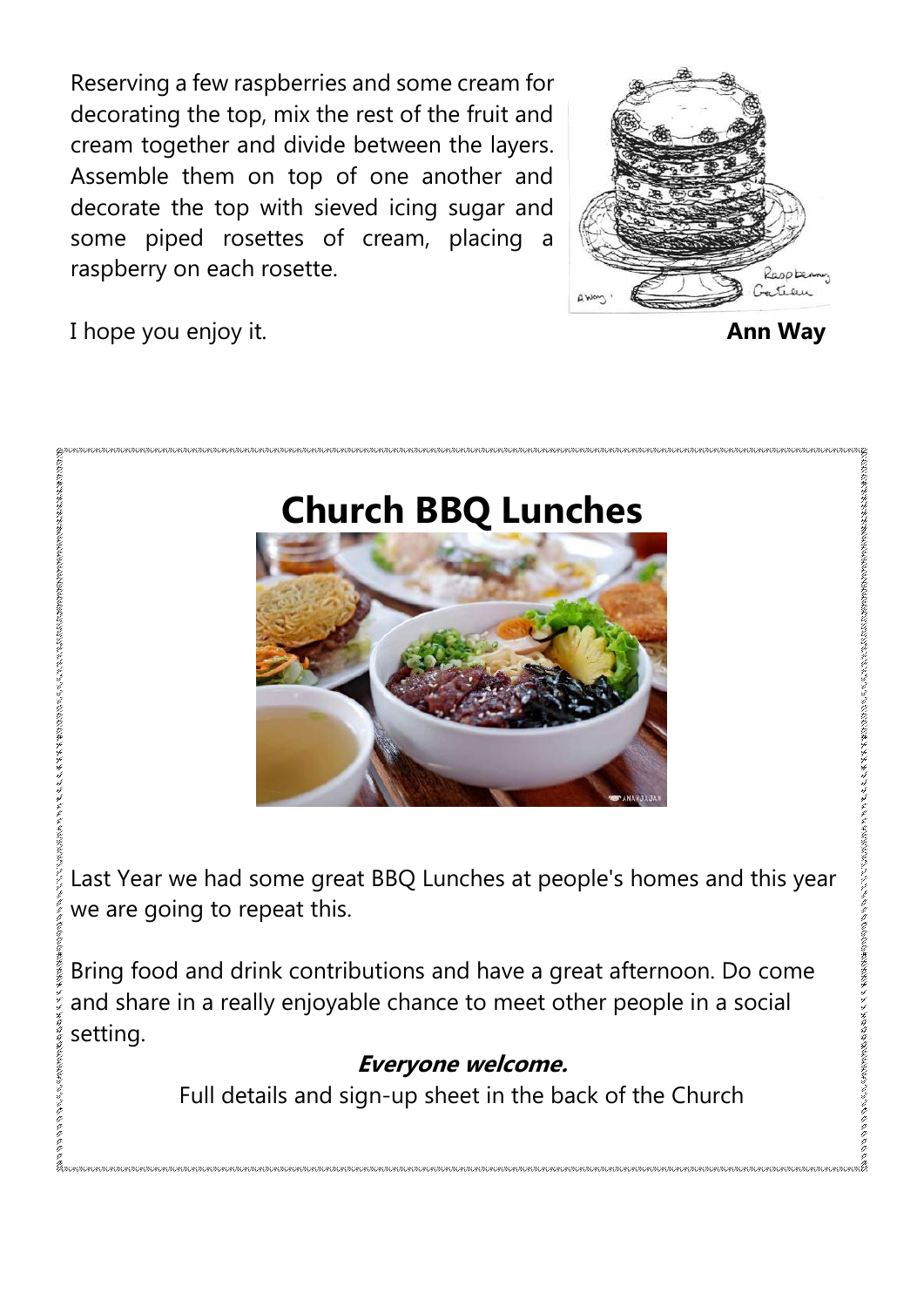

# Come and have a Field Day

#### Come and celebrate the playing fields and open spaces we have in Hughenden Valley!

**Fields in Trust** is the successor to the National Playing Fields Association set up by King George V to ensure that everyone – young and old alike – have access to free, local outdoor spaces for sport, play and recreation. As the Trust points out: '*these spaces are vital to building happy and healthy communities and sadly continue to be threatened by all kinds of development*'.

As part of the Fields in Trust celebration of our open spaces and in partnership with the Hughenden Valley Conservation Group a celebration picnic is planned on the King George V Playing Field near the Village Hall on **SUNDAY 9TH JULY** starting at **3.00pm.**

This is a **FREE-TO-ATTEND** event. Just bring your picnic and something to sit on …..and enjoy the space! The conservation group will be on hand to share their knowledge about the flora and fauna and we are planning some activities for the youngsters.

#### **Hope to see you there!**

Coombe Lane Residents

#### *PS We are grateful to the Football Club for providing the toilets.*

*Did you know…*

- •*Orchids grow in abundance on the bank overlooking the playing field? Please don't pick them!*
- •*The HV Conservation Group has created a living fence near the chalk bank that almost became an archery site?*

•*Parish Councils were originally set up to provide allotments?*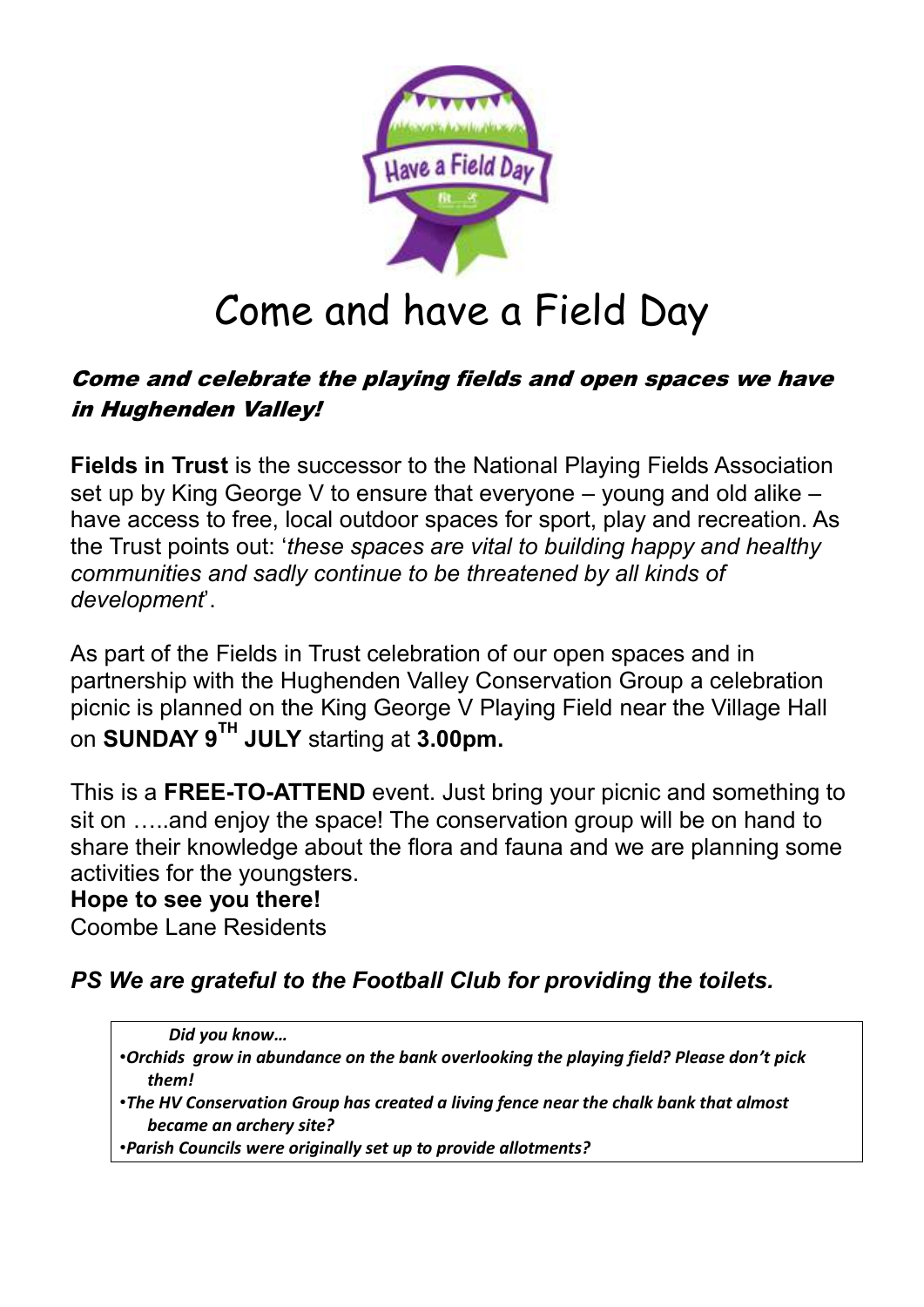**Hughenden Mothers' Union**

# **P L O U G H M A N' S L U N C H**

(with Arthur's tasty breads)

on

# **TUESDAY, 4th JULY 2017**

from 12 noon to 2.30pm

£8 to include ham, cheese & salad Ploughman's, delicious home-made cake, wine and fruit juice and tea or coffee.

> There will also be a Bring & Buy Stall *Proceeds to Mothers' Union Charities*

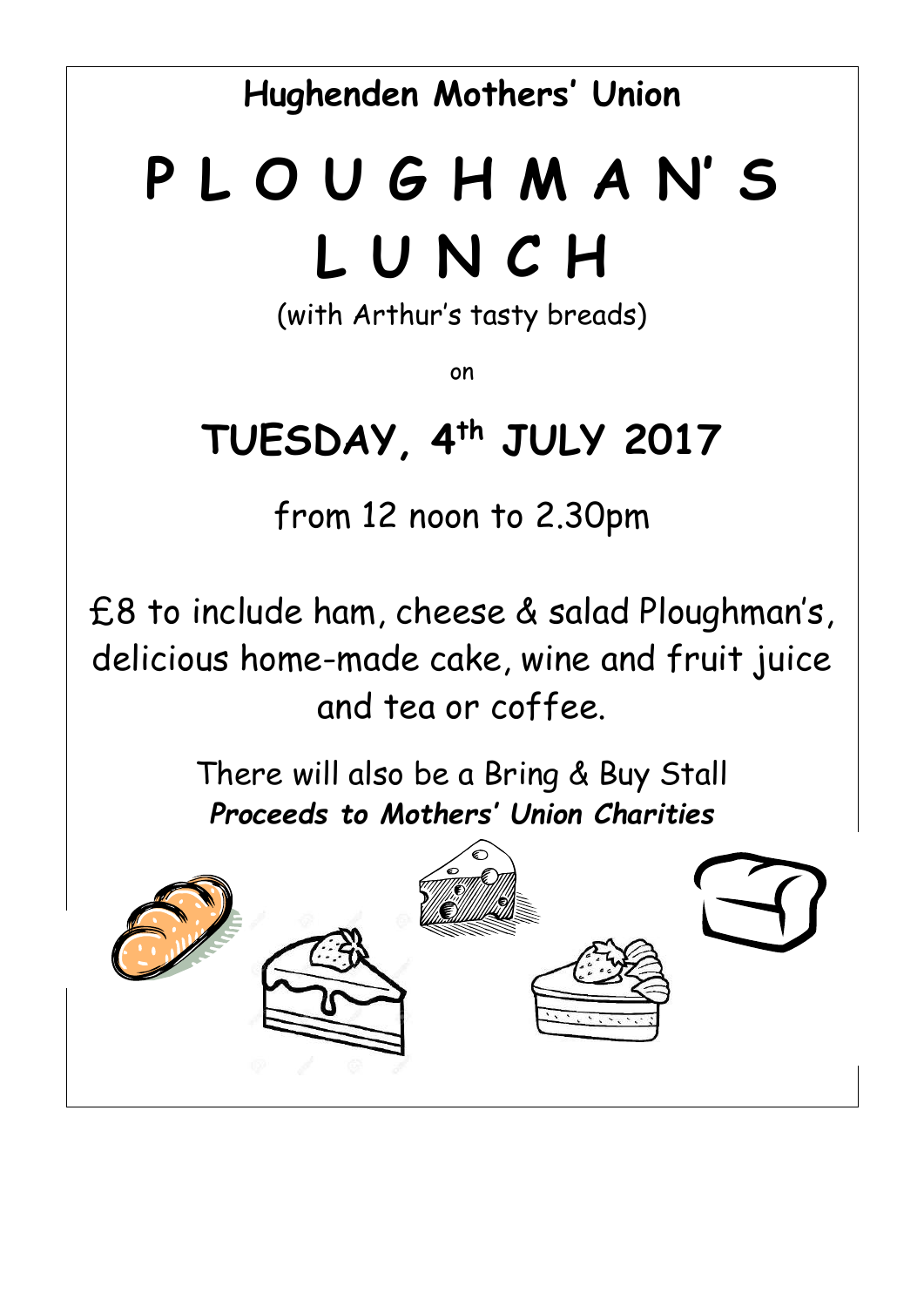# **From the Parish Registers**



#### **Holy Baptism:**

On Sunday 4<sup>th</sup> June Joshua Harrison Edwin, son of Alexander and Erran Jones of Park View Crescent, High Wycombe:

#### **Holy Matrimony:**

On Saturday 20<sup>th</sup> May: Guy Stephen Clive Mannerings to Kalyn Renee Franke;

On Saturday 27<sup>th</sup> May: Alexander Ross Cooper to Karen Marie Reid; On Saturday 10<sup>th</sup> June: James Daniel Cornelius to Charlotte Rebecca Gill.

#### **The Departed:**

Rosamund Key, aged 83. Richard Jacks, aged 67.

#### **Communicants**

| 21 <sup>st</sup> May  | $27 + 40 = 67$ |
|-----------------------|----------------|
| 28 <sup>th</sup> May  | $23 + 59 = 82$ |
| 4 <sup>th</sup> June  | $29 + 36 = 65$ |
| 11 <sup>th</sup> June | $24 + 74 = 98$ |

#### **Sundays: Weekdays:**

25<sup>th</sup> May Ascension Day 22 31<sup>st</sup> May Visit of BVM to Elizabeth 6 15<sup>th</sup> June Corpus Christi 19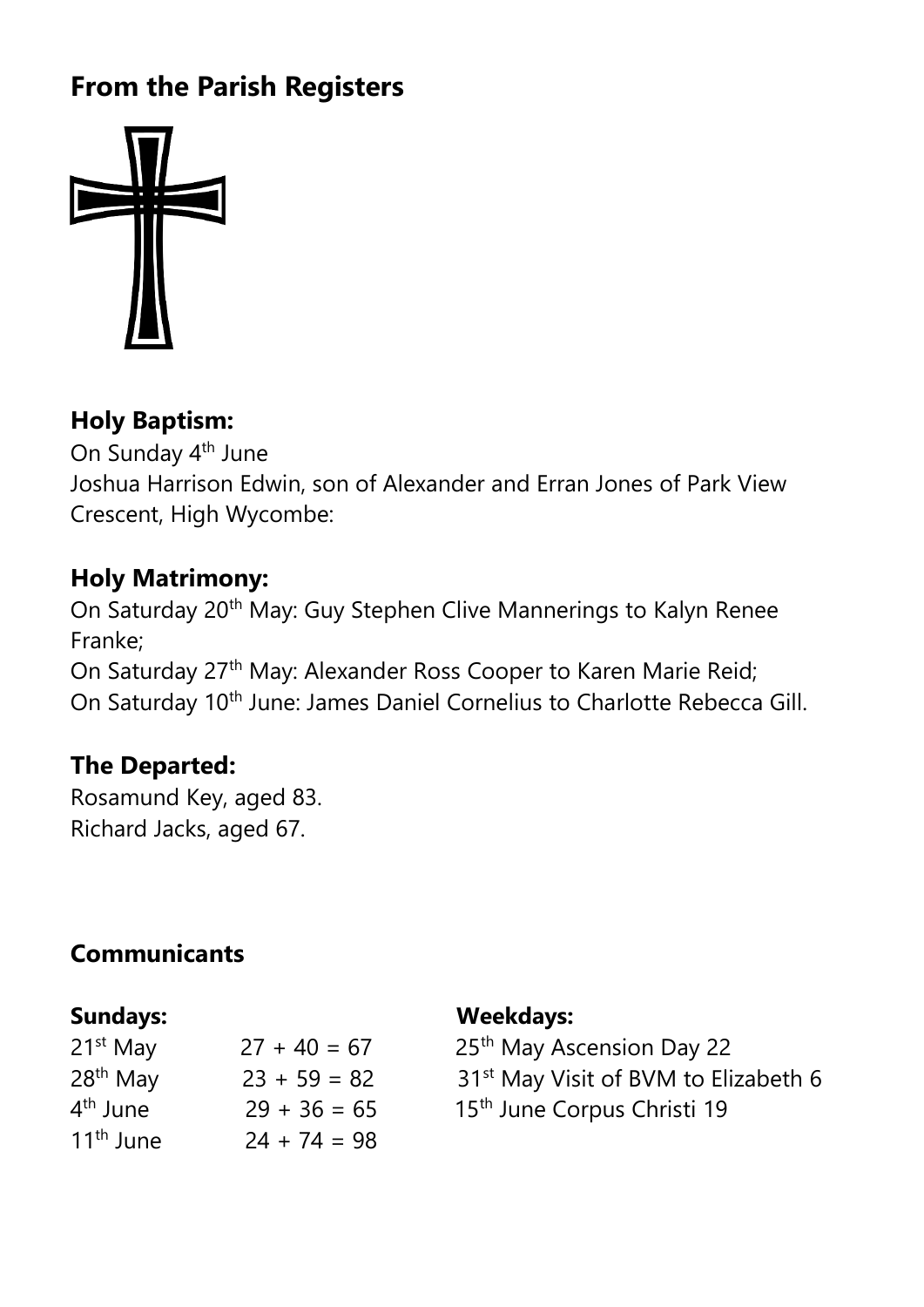# **JULY CALENDAR**

| Sat | 1                 |          | 1.00 pm Wedding: Grant Brown and Melanie Healey              |  |  |
|-----|-------------------|----------|--------------------------------------------------------------|--|--|
| Sun | $\overline{2}$    |          | <b>3rd Sunday after Trinity</b>                              |  |  |
|     |                   |          | 8.00 am Holy Communion (said)                                |  |  |
|     |                   |          | 9.00 am Sung Communion                                       |  |  |
|     |                   |          | 10.45 am Informal Family Service with JC Club                |  |  |
|     |                   |          | 2.15 pm Church House Teas                                    |  |  |
|     |                   |          | 6.00 pm Evensong (Book of Common Prayer) (no sermon)         |  |  |
| Mon | 3                 |          | <b>Thomas the Apostle</b>                                    |  |  |
|     |                   |          | 10.00 am Holy Communion (said)                               |  |  |
| Tue | 4                 |          | Mothers' Union: Ploughman's lunches                          |  |  |
| Thu | 6                 |          | 9.30 am Toddler Group: North Room                            |  |  |
|     |                   |          | 4.00 pm Private booking: Church House                        |  |  |
|     |                   |          | 6.00 pm Wedding rehearsal: Church                            |  |  |
|     |                   |          | 7.30 pm Young ringers: Bell Tower                            |  |  |
| Fri | 7                 |          | 3.30 pm Visiting bellringers: Bell Tower (3 hours)           |  |  |
| Sat | 8                 |          | 1.00 pm Wedding: Matt Skillen and Alison Chetwood            |  |  |
|     |                   |          | 3.00 pm Private booking: Church House                        |  |  |
| Sun | 9                 |          | <b>4th Sunday after Trinity</b>                              |  |  |
|     |                   |          | 8.00 am Holy Communion (said)                                |  |  |
|     |                   |          | 9.00 am Matins (Book of Common Prayer)                       |  |  |
|     |                   |          | 10.45 am Family Communion with JC Club                       |  |  |
|     |                   |          | 2.15 pm Church House Teas                                    |  |  |
|     |                   |          | 6.00 pm Evensong (Book of Common Prayer) (no sermon)         |  |  |
| Mon | 10 <sup>°</sup>   |          | 8.00 am 24 hours of prayer for High Wycombe: Church<br>House |  |  |
| Tue | 11                | 12.30 pm | Clergy and Churchwardens' meeting: Church<br>House           |  |  |
| Wed | $12 \overline{ }$ |          | 3.30 pm Visiting bellringers: Bell Tower (3 hours)           |  |  |
| Thu | 13                |          | 9.30 am Toddler Group: North Room                            |  |  |
|     |                   |          | 10.30 am Tiny Tots' Service: Church                          |  |  |
|     |                   | 3.30 pm  | Messy Church Cryers Hill Methodist                           |  |  |
|     |                   |          | 7.30 pm Young ringers: Bell Tower                            |  |  |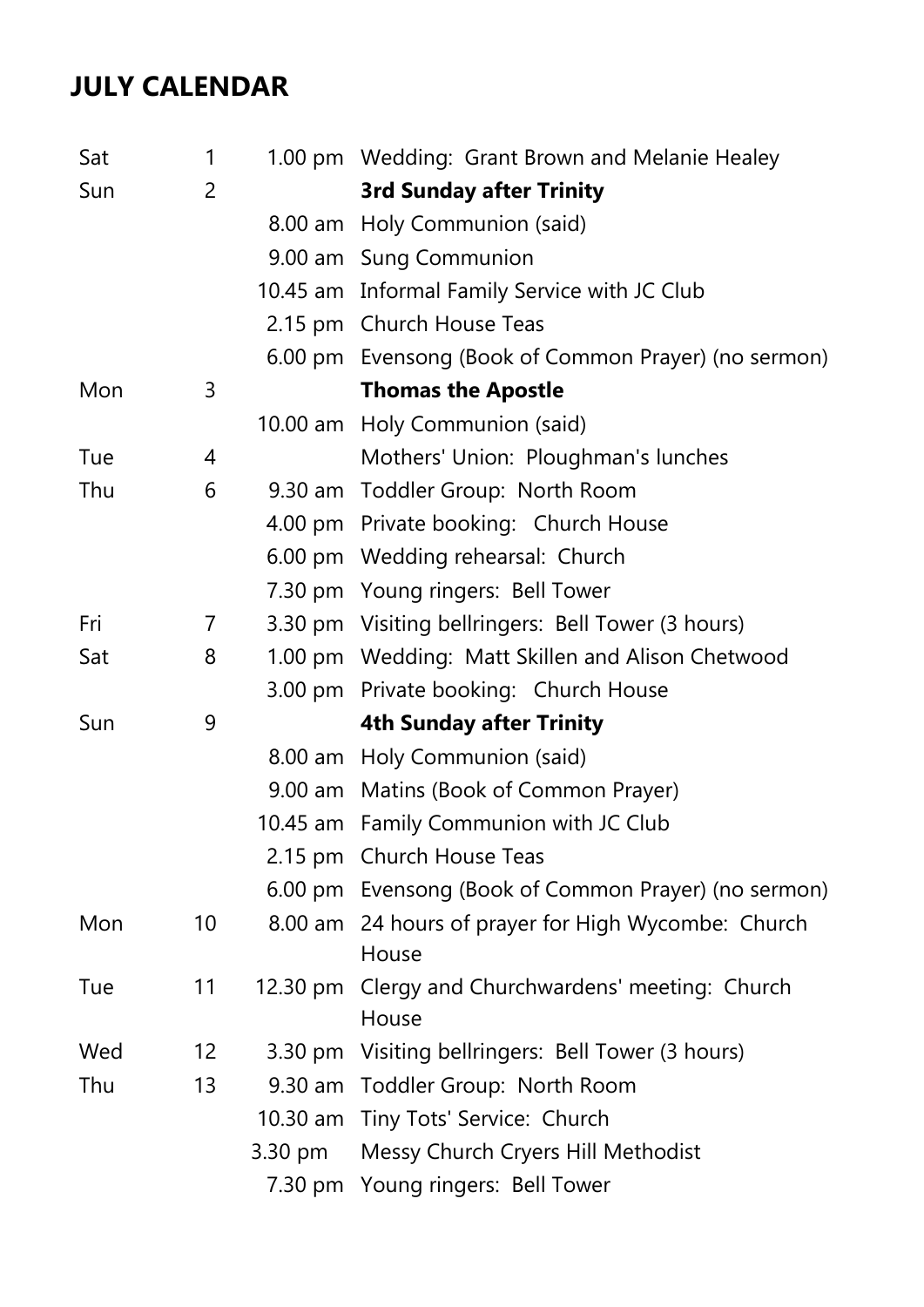| Sat                  | 15             |                   | 8.30 am Mens' breakfast: Church House.                                                        |  |  |
|----------------------|----------------|-------------------|-----------------------------------------------------------------------------------------------|--|--|
| Sun                  | 16             |                   | <b>5th Sunday after Trinity</b>                                                               |  |  |
|                      |                | $8.00 \text{ am}$ | Holy Communion (said)                                                                         |  |  |
|                      |                |                   | 9.00 am Sung Communion                                                                        |  |  |
|                      |                |                   | 10.45 am Service of the Word with JC Club                                                     |  |  |
|                      |                |                   | 2.15 pm Church House Teas                                                                     |  |  |
|                      |                |                   | 6.00 pm Evensong (Book of Common Prayer) (no sermon)                                          |  |  |
| Tue                  | 18             |                   | 10.00 am Visiting bellringers: Bell Tower (3 hours)                                           |  |  |
| Thu                  | 20             |                   | 9.30 am Toddler Group: North Room                                                             |  |  |
|                      |                |                   | 10.30 am Friendship Group: Church House                                                       |  |  |
|                      |                |                   | 3.30 pm Visiting bellringers: Bell Tower (3 hours)                                            |  |  |
|                      |                |                   | 7.30 pm Young ringers: Bell Tower                                                             |  |  |
| Sat                  | 22             |                   | <b>Mary Magdalene</b>                                                                         |  |  |
|                      |                |                   | 9.00 am Holy Communion (said)                                                                 |  |  |
| Sun                  | 23             |                   | <b>6th Sunday after Trinity</b>                                                               |  |  |
|                      |                |                   | 8.00 am Holy Communion (said)                                                                 |  |  |
|                      |                | $9.00$ am         | Matins (Book of Common Prayer)                                                                |  |  |
|                      |                |                   | 10.45 am Family Communion with JC Club                                                        |  |  |
|                      |                |                   | 2.15 pm Church House Teas                                                                     |  |  |
|                      |                |                   | 6.00 pm Evensong (Book of Common Prayer) (no sermon)                                          |  |  |
| Tue                  | 25             |                   | <b>James the Apostle</b>                                                                      |  |  |
|                      |                |                   | 10.00 am Holy Communion (said)                                                                |  |  |
| Fri                  | 28             |                   | 1.00 pm Wedding: Gareth Devlin and Polly Kwok                                                 |  |  |
| Sat                  | 29             |                   | 11.00 am Private booking: Church House                                                        |  |  |
| Sun                  | 30             |                   | <b>7th Sunday after Trinity</b>                                                               |  |  |
|                      |                |                   | 8.00 am Holy Communion (said)                                                                 |  |  |
|                      |                |                   | 9.00 am Matins (Book of Common Prayer)                                                        |  |  |
|                      |                |                   | 10.45 am Family Communion with JC Club                                                        |  |  |
|                      |                |                   | 2.15 pm Church House Teas                                                                     |  |  |
|                      |                |                   | 6.00 pm Evensong (Book of Common Prayer) (no sermon)                                          |  |  |
|                      |                |                   |                                                                                               |  |  |
|                      |                |                   |                                                                                               |  |  |
| Wed                  | $\overline{2}$ |                   |                                                                                               |  |  |
| Sat                  | 5              |                   | 3.30 pm Visiting Bellringers: Bell Tower (3 hours)                                            |  |  |
| <b>AUGUST</b><br>Tue | $\mathbf{1}$   |                   | 10.30 am Mothers' Union Coffee Morning: Church House<br>1.00 pm Knit and Natter: Church House |  |  |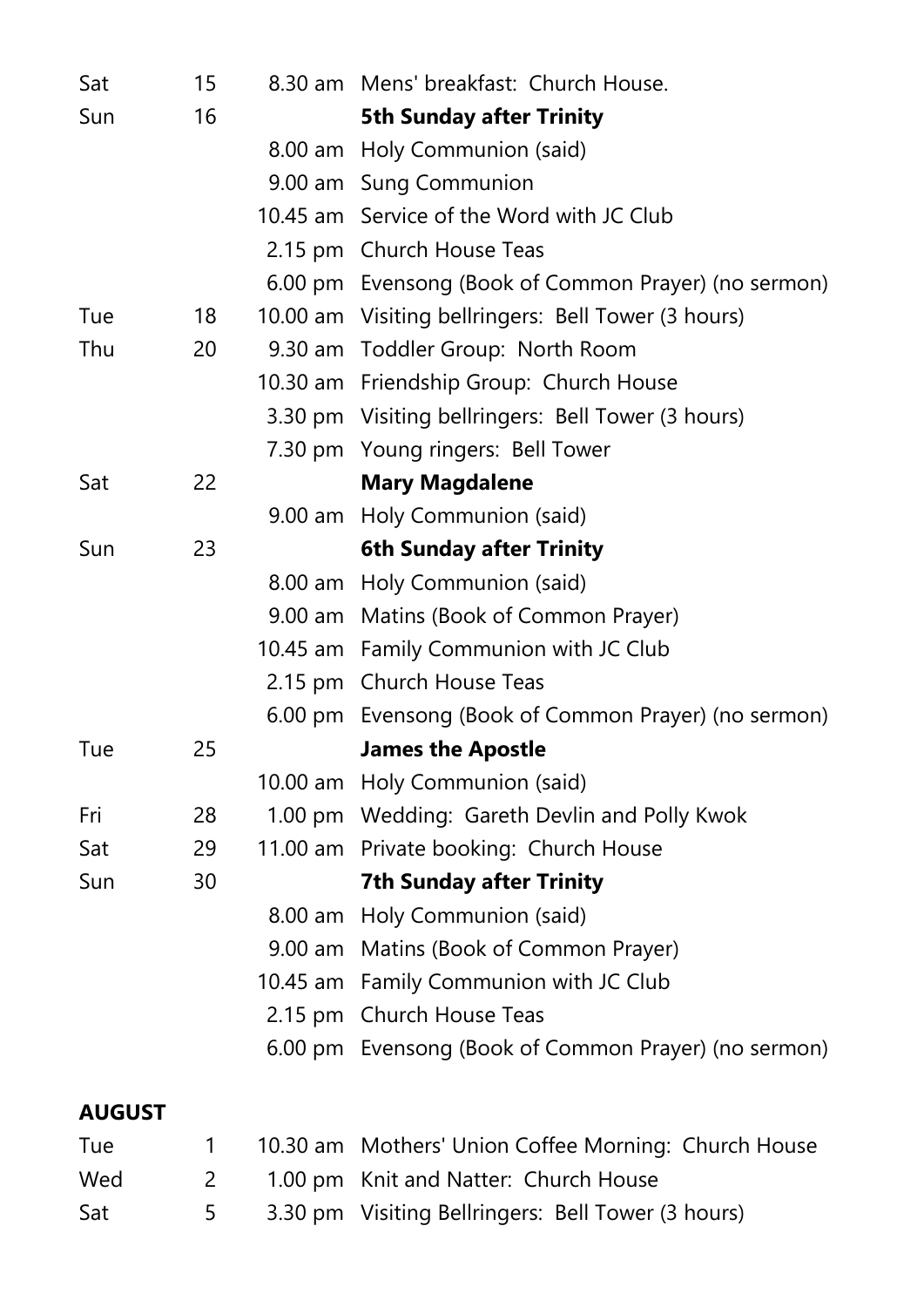| Sun | 6  |         | <b>Transfiguration of our Lord</b>                   |
|-----|----|---------|------------------------------------------------------|
|     |    |         | 8.00 am Holy Communion (Book of Common Prayer)       |
|     |    |         | 9.00 am Sung Communion                               |
|     |    |         | 10.45am All Age Family Service                       |
|     |    |         | 2.15pm Church House Teas                             |
|     |    |         | 6.00 pm Evensong (Book of Common Prayer) (no sermon) |
| Sat | 12 |         | 1.00 pm Wedding: James Bibby and Caitlin Comley      |
| Sun | 13 |         | <b>9th Sunday after Trinity</b>                      |
|     |    |         | 8.00 am Holy Communion (said)                        |
|     |    |         | 9.00 am Matins (Book of Common Prayer)               |
|     |    |         | 10.45 am Family Communion with JC club               |
|     |    |         | 2.15 pm Church House Teas                            |
|     |    |         | 6.00 pm Evensong (Book of Common Prayer) (no sermon) |
| Mon | 14 |         | 8.00 am 24 hours of prayer for High Wycombe: Church  |
|     |    |         | House                                                |
| Tue | 15 |         | <b>The Blessed Virgin Mary</b>                       |
|     |    |         | 10.00 am Holy Communion (said)                       |
| Wed | 16 |         | 10.30 am Visiting Bellringers: Bell Tower (3 hours)  |
| Thu | 17 |         | 10.30 am Friendship Group                            |
| Sat | 19 |         | 6.00 pm Visiting Bellringers: Bell Tower (3 hours)   |
| Sun | 20 |         | <b>10th Sunday after Trinity</b>                     |
|     |    |         | 8.00 am Holy Communion (said)                        |
|     |    |         | 9.00 am Sung Communion                               |
|     |    |         | 10.45 am Service of the Word                         |
|     |    |         | 2.15 pm Church House Teas                            |
|     |    |         | 6.00 pm Evensong (Book of Common Prayer) (no sermon) |
| Thu | 24 |         | <b>Bartholomew the Apostle</b>                       |
|     |    |         | 10.00 am Holy Communion (said)                       |
| Fri | 25 |         | 3.30 pm Visiting Bellringers: Bell Tower (3 hours)   |
| Sun | 27 |         | <b>11th Sunday after Trinity</b>                     |
|     |    |         | 8.00 am Holy Communion (said)                        |
|     |    | 9.00 am | Matins (Book of Common Prayer)                       |
|     |    |         | 10.45 am Family Communion                            |
|     |    |         | 2.15 pm Church House Teas                            |
|     |    |         | 6.00 pm Evensong (Book of Common Prayer) (no sermon) |
| Wed | 30 |         | 3.30 pm Visiting Bellringers: Bell Tower (3 hours)   |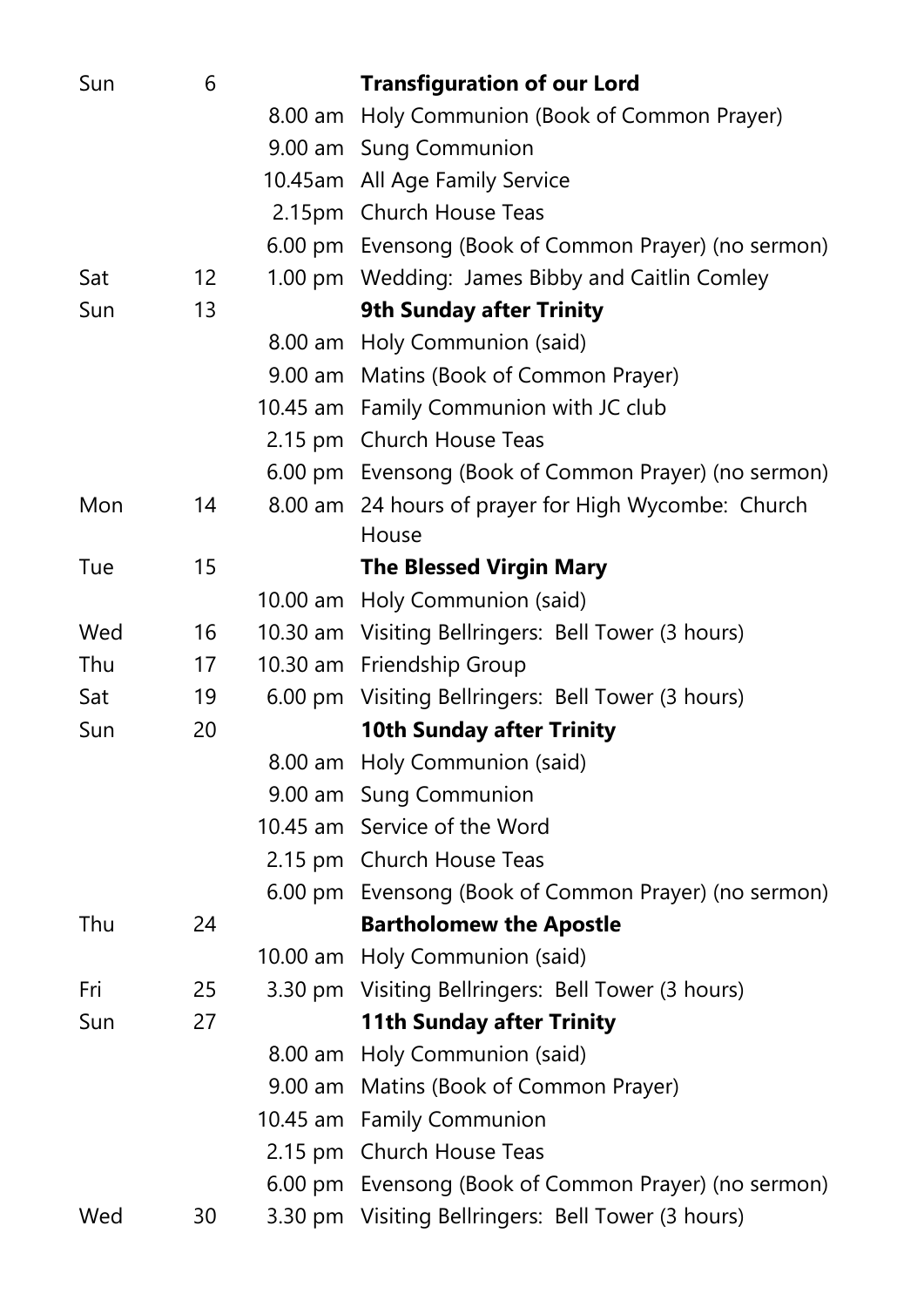# **July Lectionary**

| Date | Lesson                                                                                      |                     | Readers                     |                |
|------|---------------------------------------------------------------------------------------------|---------------------|-----------------------------|----------------|
|      |                                                                                             | $8:00$ am / 6:00 pm | $9:00$ am                   | $10:45$ am     |
|      | 2 <sup>nd</sup> Third Sunday after Trinity                                                  |                     |                             |                |
|      | Jeremiah 28: 5-9                                                                            | John Holmes         | Sara Badrick Matt Dean      |                |
|      | Romans 6: 12-end                                                                            | Philip Hynard       | <b>Robert Gee</b>           |                |
|      | Matthew 10: 40-end                                                                          | Priest              | Priest                      |                |
|      | 1 <sup>st</sup> Evensong of Thomas the Apostle: Psalm 27                                    |                     |                             |                |
|      | Isaiah 35                                                                                   | Louise Stallwood    |                             |                |
|      | Hebrews $10:35 - 11:1$ Lin Smit                                                             |                     |                             |                |
|      | <b>3<sup>rd</sup> Thomas the Apostle</b> Habakkuk 2: 1-4 Ephesians 2: 19-end John 20: 24-29 |                     |                             |                |
|      | 10:00 am Holy Communion Sara Badrick Arthur Johnson Priest                                  |                     |                             |                |
|      | 9 <sup>th</sup> Fourth Sunday after Trinity                                                 |                     |                             |                |
|      | Zechariah 9: 9-12                                                                           | Judy Wilson         | Edie Sadler                 | Clare Godfrey  |
|      | Romans 7: 15-25a                                                                            | Lin Smit            | Hilary Farrar-              | Karen Williams |
|      | Matthew 11: 16-19 & 25-end Priest                                                           |                     | Hockley<br>(check which)    |                |
|      | Psalm at 9.00 am: 145                                                                       |                     |                             |                |
|      | Evensong: Psalm 56                                                                          |                     |                             |                |
|      | 2 Samuel 2: 1-11 & 3:1 Arthur Johnson                                                       |                     |                             |                |
|      | Luke $18:31 - 19:10$                                                                        | <b>Ben Brice</b>    |                             |                |
|      | 16 <sup>th</sup> Fifth Sunday after Trinity                                                 |                     |                             |                |
|      | Isaiah 55: 10-13                                                                            | Judy Dauncey        | Christopher<br><b>Tyrer</b> | Leader         |
|      | Romans 8: 1-11                                                                              | John Holmes         | <b>Hazel Lowe</b>           |                |
|      | Matthew 13: 1-9 & 18-23                                                                     | Priest              | Priest                      |                |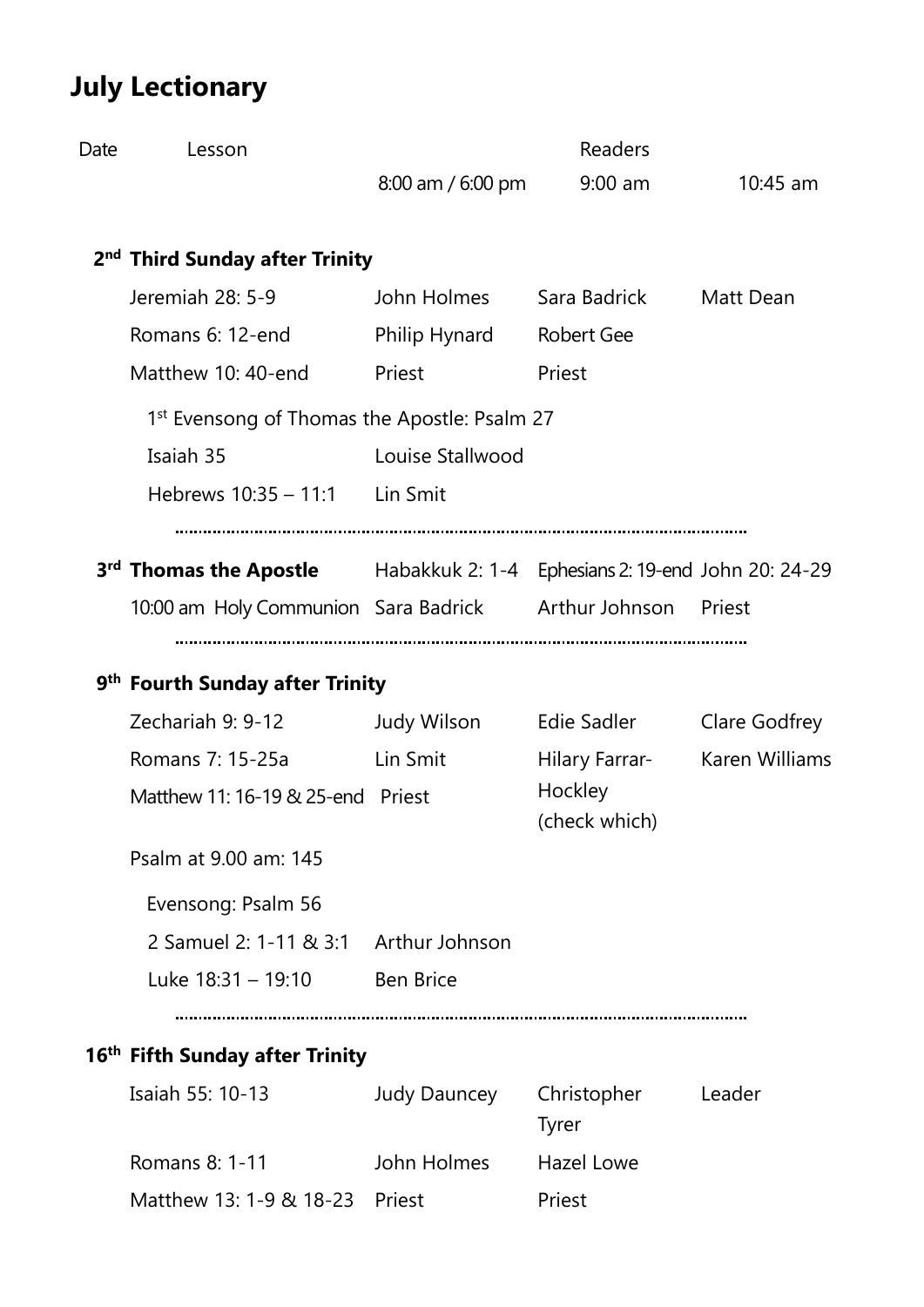| Evensong: Psalm 60                                                                                              |                     |                                |                                                              |
|-----------------------------------------------------------------------------------------------------------------|---------------------|--------------------------------|--------------------------------------------------------------|
| 2 Samuel 7: 18-end                                                                                              | Beryl Doran         |                                |                                                              |
| Luke $19:41 - 20:8$                                                                                             | <b>Susan Brice</b>  |                                |                                                              |
|                                                                                                                 |                     |                                |                                                              |
| 22 <sup>nd</sup> Mary Magdalene                                                                                 |                     |                                | Song of Sol. 3: 1-4 2 Corinth. 5: 14-17 John 20: 1-2 & 11-18 |
| 9:00 am Holy Communion Lin Smit Alan Jaycock Priest                                                             |                     |                                |                                                              |
| 23 <sup>rd</sup> Sixth Sunday after Trinity                                                                     |                     |                                |                                                              |
| Isaiah 44: 6-8                                                                                                  | Cathryn Carter      | Louise Stallwood Frank Hawkins |                                                              |
| Romans 8: 12-25                                                                                                 | Alan Jaycock        | Ann Moore                      | Diane Hawkins                                                |
| Matthew 13: 24-30 & 36-43 Priest                                                                                |                     | (check which)                  | Priest                                                       |
| Psalm at 9.00 am: 86                                                                                            |                     |                                |                                                              |
| Evensong: Psalm 67                                                                                              |                     |                                |                                                              |
| 1 Kings 2: 10-12 & 3: 16-end Michael Morgan                                                                     |                     |                                |                                                              |
| Acts 4: 1-22                                                                                                    | <b>Emily Bailey</b> |                                |                                                              |
|                                                                                                                 |                     |                                |                                                              |
| <b>25<sup>th</sup> James the Apostle</b> $\qquad \qquad$ Acts 11:27 – 12:2 2 Corinth. 4: 7-15 Matthew 20: 20-28 |                     |                                |                                                              |
| 10:00 am Holy Communion Beryl Doran Louise Stallwood Priest                                                     |                     |                                |                                                              |
| 30 <sup>th</sup> Seventh Sunday after Trinity                                                                   |                     |                                |                                                              |
| 1 Kings 3: 5-12                                                                                                 | Arthur Johnson      | Ann Gee                        | Helen Byrne                                                  |
| Romans 8: 26-end                                                                                                | John Holmes         | Ben Brice                      | Lois Comley                                                  |
| Matthew 13: 31-33 & 44-52 Priest                                                                                |                     | (check which)                  | Priest                                                       |
| Psalm at 9.00 am: 119: 129-136                                                                                  |                     |                                |                                                              |
| Evensong: Psalm 75                                                                                              |                     |                                |                                                              |
| 1 Kings 6: 11-14 & 23-end Ben Brice                                                                             |                     |                                |                                                              |
| Acts 12: 1-17                                                                                                   | Arthur Johnson      |                                |                                                              |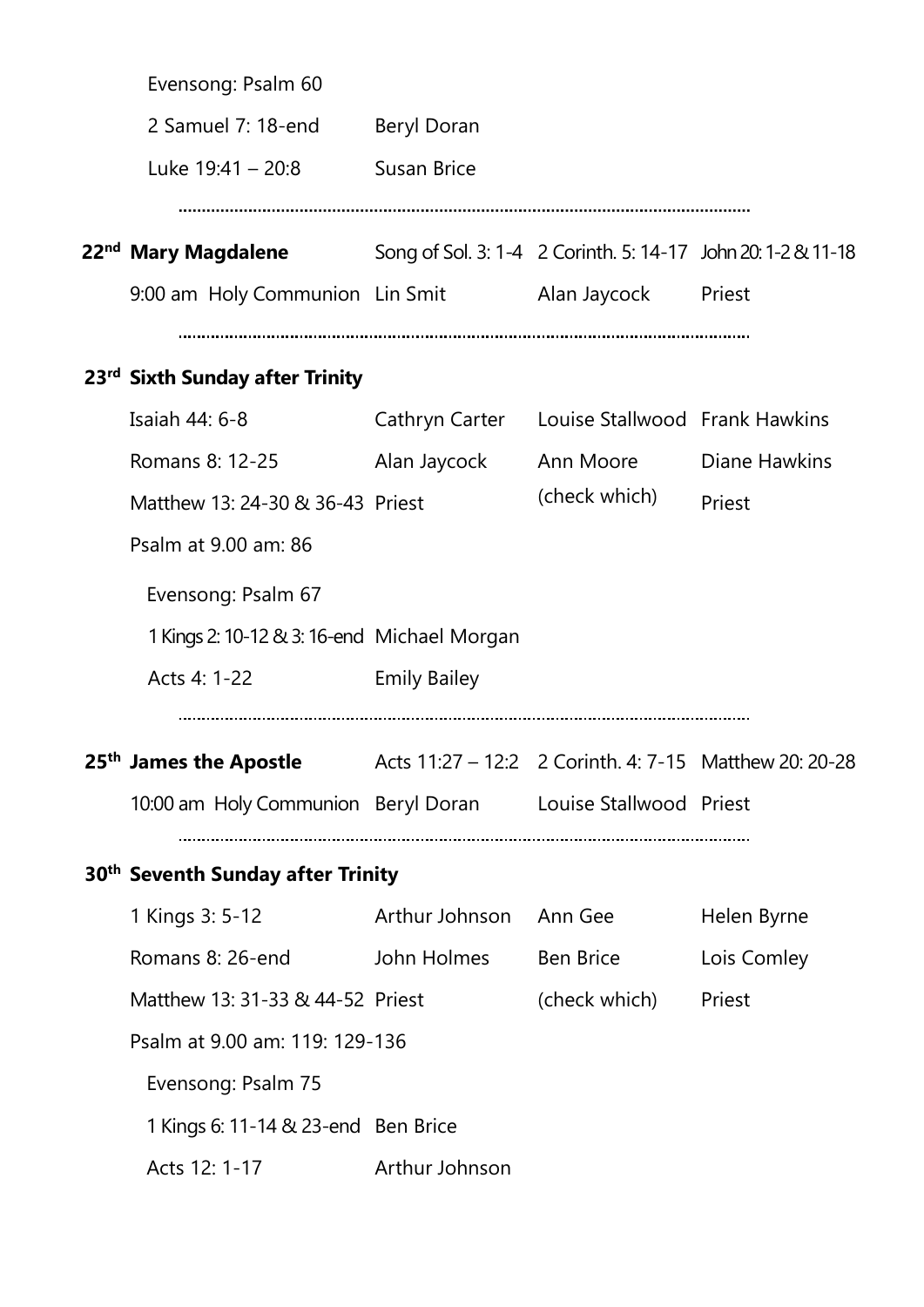# **August Lectionary**

| Date | Lesson                                                         | 8:00 am / 6:00 pm                 | <b>Readers</b><br>$9:00$ am       | $10:45$ am    |
|------|----------------------------------------------------------------|-----------------------------------|-----------------------------------|---------------|
|      | 6 <sup>th</sup> Transfiguration of Our Lord                    |                                   |                                   |               |
|      | Daniel 7: 9-10 & 13-14                                         | John White                        | Arthur Johnson                    | Clare Godfrey |
|      | 2 Peter 1: 16-19                                               | Philip Hynard                     | <b>Hilary Farrar-Hockley</b>      |               |
|      | Luke 9: 28-36                                                  | Priest                            | Priest                            |               |
|      | Evensong: Psalm 72                                             |                                   |                                   |               |
|      | Exodus 34: 29-end                                              | Lin Smit                          |                                   |               |
|      | 2 Corinthians 3                                                | <b>Ben Brice</b>                  |                                   |               |
|      | 13 <sup>th</sup> Ninth Sunday after Trinity                    |                                   |                                   |               |
|      | 1 Kings 19: 9-18                                               | Judy Wilson                       | Ann Moore                         | Joan Steel    |
|      | Romans 10: 5-15                                                | Lin Smit                          | Louise Stallwood                  | Anne Dean     |
|      | Matthew 14: 22-33                                              | Priest                            | (check which)                     | Priest        |
|      | Psalm at 9.00 am: 85                                           |                                   |                                   |               |
|      | Evensong: Psalm 86                                             |                                   |                                   |               |
|      | 1 Kings 11:41 - 12:20                                          | Arthur Johnson                    |                                   |               |
|      | Acts 14: 8-20                                                  | Susan Brice                       |                                   |               |
|      | 15 <sup>th</sup> The Blessed Virgin Mary                       | Revelation $11:19 -$<br>12:6 & 10 | Galatians 4: 4-7    Luke 1: 46-55 |               |
|      | 10:00 am Holy Communion Beryl Doran Edie Sadler Priest         |                                   |                                   |               |
|      | 20 <sup>th</sup> Tenth Sunday after Trinity                    |                                   |                                   |               |
|      | Isaiah 56: 1 & 6-8   – Alison Stacey  – Alan Jaycock  – Leader |                                   |                                   |               |
|      | Romans 11: 1-2a & 29-32 Judy Dauncey                           |                                   | <b>Susan Brice</b>                |               |
|      | Matthew 15: 10-28                                              | Priest                            | Priest                            |               |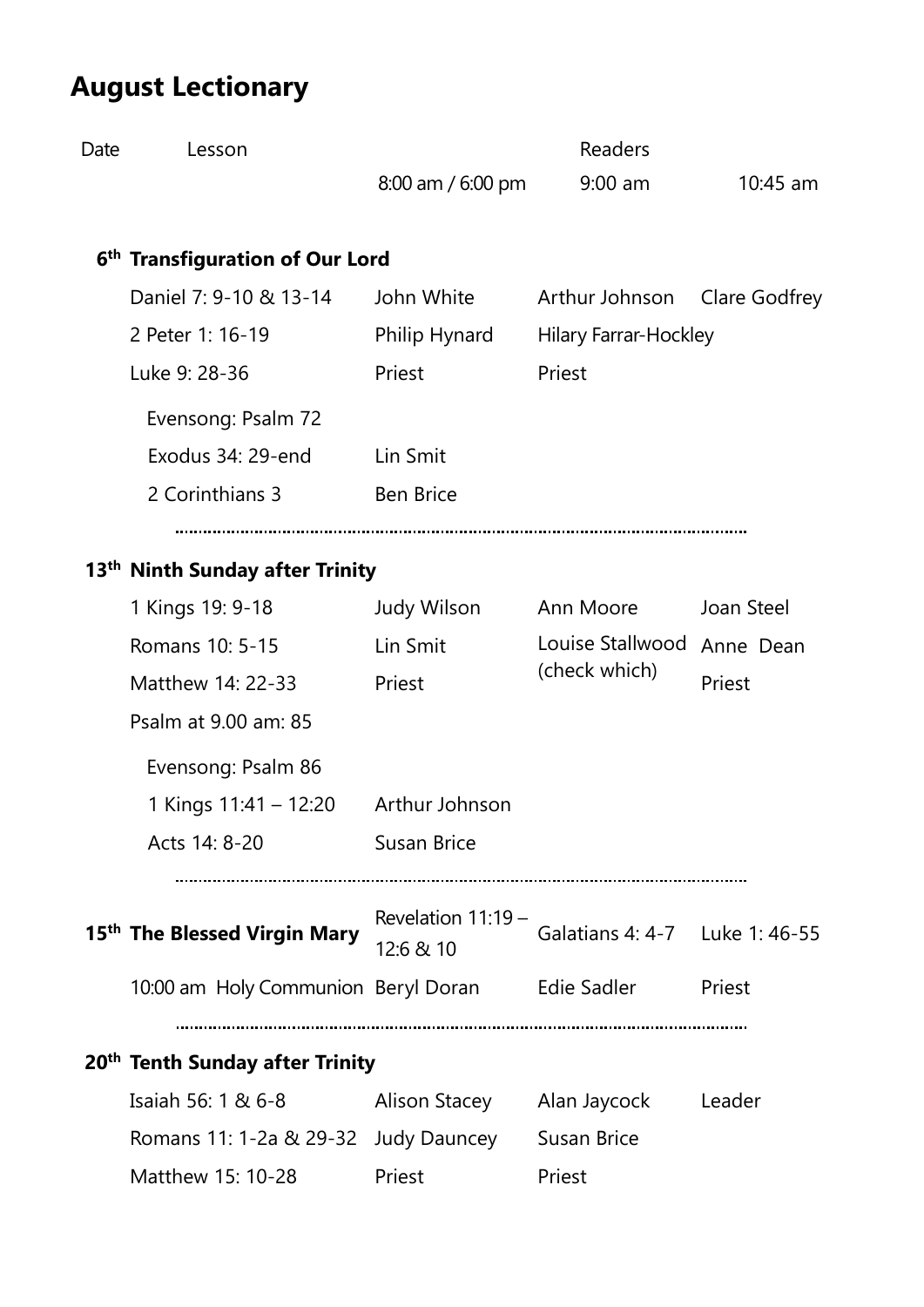| Evensong: Psalm 90                                       |                     |                                   |              |
|----------------------------------------------------------|---------------------|-----------------------------------|--------------|
| 2 Kings 4: 1-37                                          | Michael Morgan      |                                   |              |
| Acts 16: 1-15                                            | <b>Emily Bailey</b> |                                   |              |
|                                                          |                     |                                   |              |
| 24 <sup>th</sup> Bartholomew the Apostle Isaiah 43: 8-13 |                     | 1 Corinth. 4: 9-15 Luke 22: 24-30 |              |
| 10:00 am Holy Communion Sara Badrick Arthur Johnson      |                     |                                   | Priest       |
|                                                          |                     |                                   |              |
| 27 <sup>th</sup> Eleventh Sunday after Trinity           |                     |                                   |              |
| Isaiah 51: 1-6                                           | John Holmes         | <b>Edie Sadler</b>                | Peter Joy    |
| Romans 12: 1-8                                           | Cathryn Carter      | Roger Gee                         | Sue Devereux |
| Matthew 16: 13-20                                        | Priest              | (check which)                     | Priest       |
| Psalm at 9.00 am: 138                                    |                     |                                   |              |
| Evensong: Psalm 95                                       |                     |                                   |              |
| 2 Kings 6: 8-23                                          | Lin Smit or AJ      |                                   |              |
| Acts 17: 15-end                                          | <b>Ben Brice</b>    |                                   |              |

**Readers at the 8 and 9 am services will receive a completed rota on or before 23rd July.**

# **September Issue of Outlook**

Outlook is published on the 28<sup>th</sup> of each month, except July and December. The editor for the September edition is Susan Brice. Items for inclusion should reach the editors by email at [mag@hughendenparishchurch.org.uk.](mailto:mag@hughendenparishchurch.org.uk)

Hand-written articles should be delivered or posted to Sylvia Clark, 'Failte', Boss Lane, Hughenden Valley, HP14 4LQ.

**ALL contributions to be received by 15th August please.**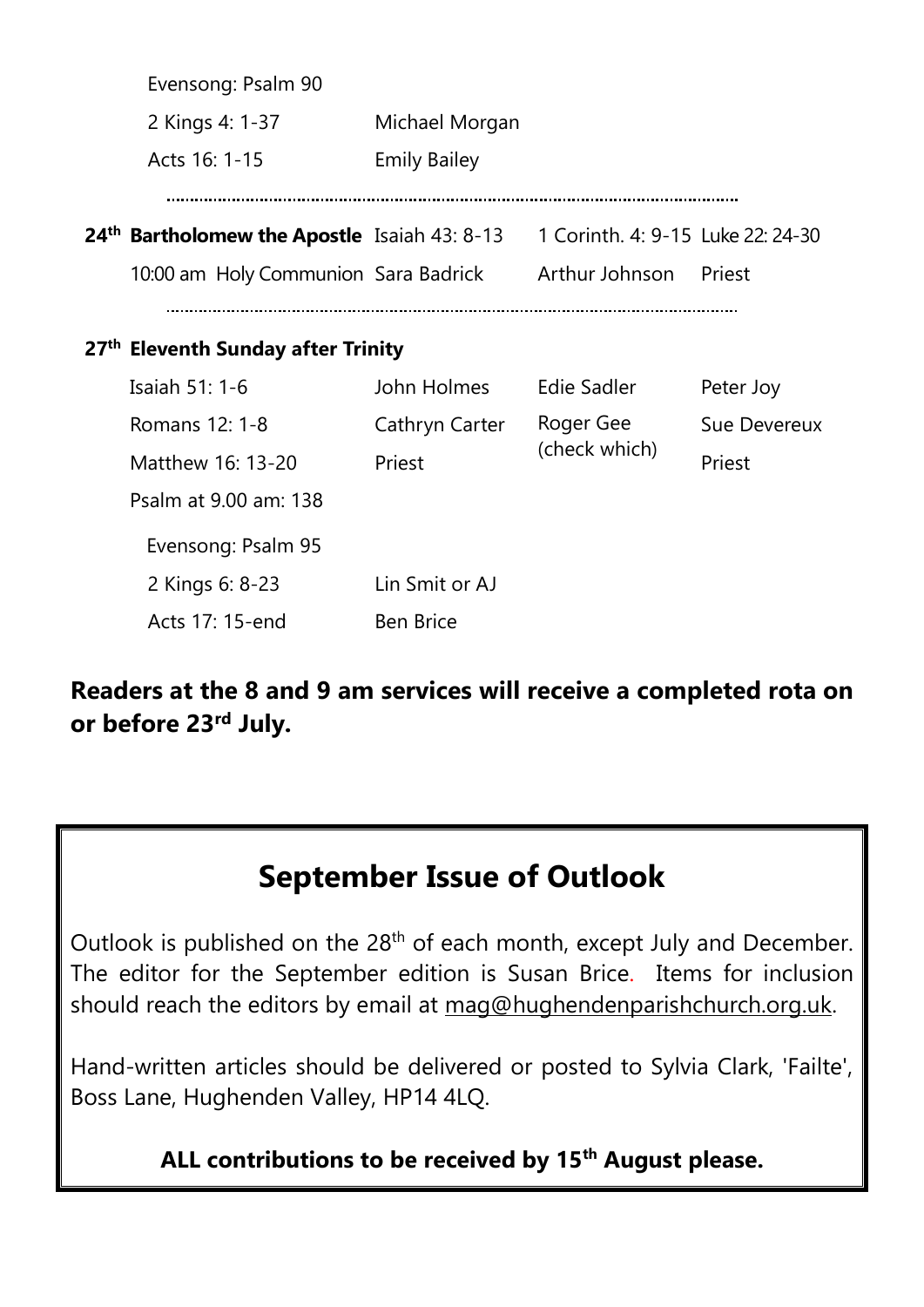# **Regular Meetings and Organisations**

#### **Friendship Morning**

This is a get together in Church House on the third Thursday each month at 10.30 am. It is primarily for those who are bereaved, who live on their own and for those who are lonely. The



emphasis is very much on companionship and the atmosphere is light and cheerful. Please contact Penny Austin on 01494 529596 if you think this is for you.

#### **Babies & Toddlers @ St. Michael's**



Babies and Toddlers @ St. Michael's meets every Thursday in term time from 9.30 - 11.30 am in the North Room. Come for chat, play, craft and refreshments. Included, every second Thursday of the month, will be 'Tiny Tots', a time of fun worship in Church. For details contact Helen Peters –

[helen.peters@peters-research.com.](mailto:helen.peters@peters-research.com) Tiny Tots' Picnic on 8 June.

#### **House Groups**

A variety of house groups meet throughout the week: for days and times, or for further information contact Helen Byrne– helenbyrne67@googlemail.com or 01494 564342.

#### **Young People's Groups @ St Michael & All Angels**

- $CYFA$  (School years  $10+)$  Alternate Sunday evenings in term time.
- FLASH (School years 7-9) Monthly Sunday evening in term time.
- AWESOME AND ACTIVE

(AAA) (School years 4-6)

Monthly Sunday teatime in term time.

For dates of meetings for all groups and further details contact Rebecca Hawes - rebecca@wycombeyfc.org.uk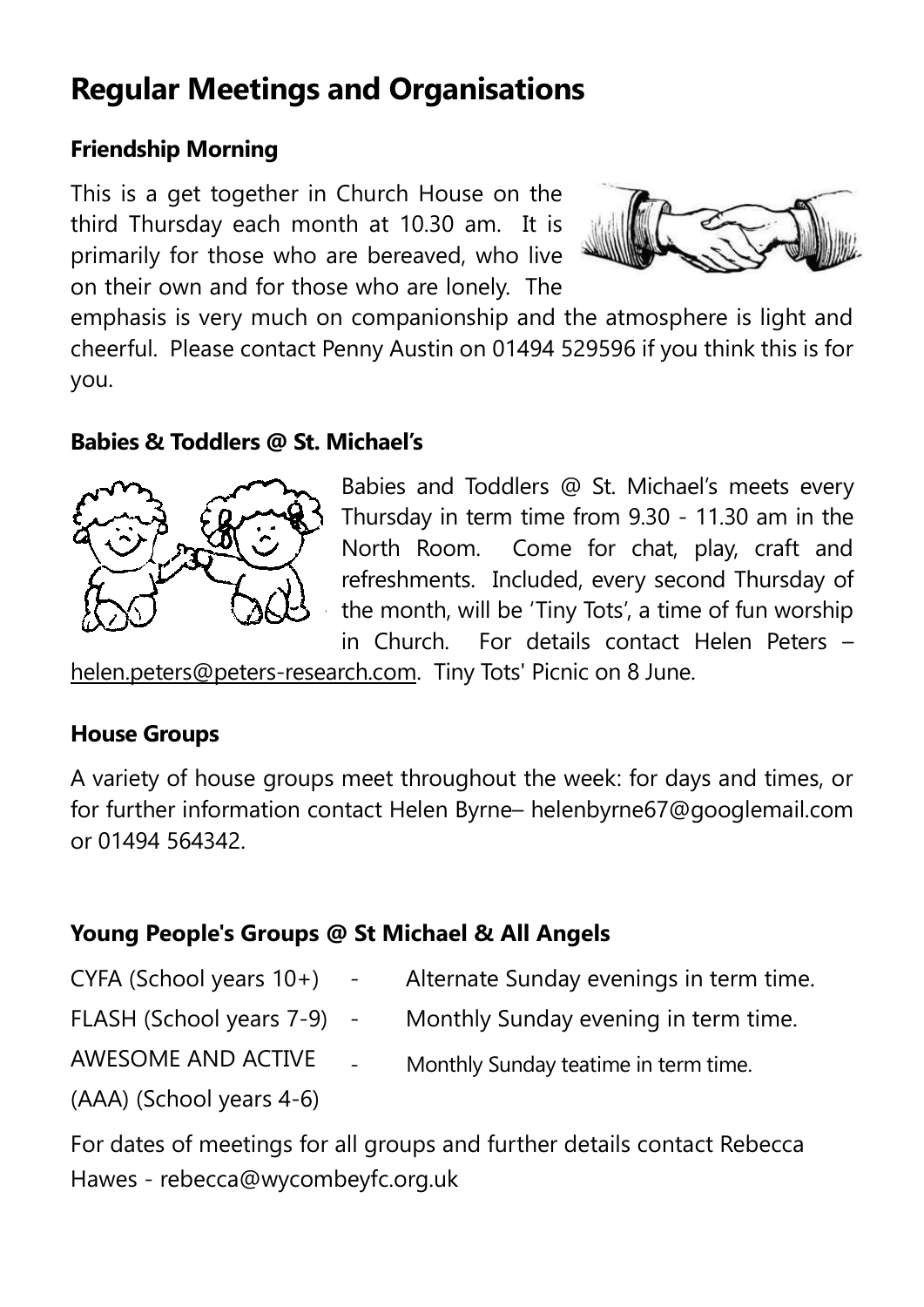# **Who's Who at St Michael & All Angels**

| <b>VICAR</b>                         |                              | The Rev'd Keith Johnson      | 257569       |
|--------------------------------------|------------------------------|------------------------------|--------------|
| <b>ASSOCIATE MINISTER</b>            |                              | The Rev'd Helen Peters       | 716772       |
| <b>LICENSED LAY MINISTER</b>         |                              | David Tester                 | 563354       |
| <b>CHURCHWARDENS</b>                 |                              | Robert Innes                 | 07958 570330 |
|                                      |                              | Julia Grant                  | 711939       |
| <b>PARISH CLERK &amp; VERGER</b>     |                              | Arthur Johnson               | 521471       |
| <b>PARISH ADMINISTRATOR</b>          |                              | Lin Smit                     | 462094       |
| <b>CHURCH NOTICES/WEBSITE</b>        |                              | <b>Ben Brice</b>             | 445899       |
| <b>PCC VICE CHAIR</b>                |                              | Clare Godfrey                | 563296       |
| <b>PCC SECRETARY</b>                 |                              | Louise Stallwood             | 712705       |
| <b>PCC TREASURER</b>                 |                              | Ian Faulkner                 | 451279       |
| <b>PCC ASSISTANT TREASURER</b>       |                              | Arthur Johnson               | 521471       |
| <b>PLANNED GIVING SECRETARY</b>      |                              | Arthur Johnson               | 521471       |
| <b>TASK GROUP LEADERS:</b>           | <b>COMMUNICATIONS</b>        | Jane Tyrer                   | 01844 344650 |
|                                      | <b>PRAYER</b>                | Vacant                       |              |
|                                      | <b>YOUTH</b>                 | The Rev'd Helen Peters       | 716772       |
|                                      | <b>MISSION</b>               | Vacant                       |              |
|                                      | <b>OUTREACH &amp; SOCIAL</b> | <b>Frank Hawkins</b>         | 565050       |
| <b>ALPHA COURSE - ADMINISTRATOR</b>  |                              | Diane Hawkins                | 565050       |
| <b>ELECTORAL ROLL OFFICER</b>        |                              | Arthur Johnson               | 521471       |
| <b>DEANERY SYNOD REPRESENTATIVES</b> |                              | Arthur Johnson               | 521471       |
|                                      |                              | Robert Innes                 | 07958 570330 |
| <b>DIOCESAN SYNOD REPRESENTATIVE</b> |                              | Christopher Tyrer            | 01844 344650 |
| <b>ORGANIST AND CHOIRMASTER</b>      |                              | <b>Neil Brice</b>            | 445899       |
| <b>WORSHIP LEADER</b>                |                              | <b>Tony Sackville</b>        | 446035       |
| <b>TINY TOTS FUN WORSHIP</b>         |                              | The Rev'd Helen Peters       | 716772       |
| AV AND SOUND SYSTEM                  |                              | <b>Frank Hawkins</b>         | 565050       |
| <b>SERVERS</b>                       |                              | <b>Andrew Cole</b>           | 442191       |
| <b>MOTHERS' UNION PARISH LINK</b>    |                              | Ann McCarthy                 | 712004       |
| <b>CAPTAIN OF BELLRINGERS</b>        |                              | David Cornwall               | 714718       |
| <b>VALLEY FRIENDS</b>                |                              | Jill Graves                  | 563813       |
| <b>CRECHE ROTA</b>                   |                              | Jane Lomas                   | 563629       |
| HUGHENDEN BABY AND TODDLER GROUP     |                              | The Revd Helen Peters        | 716772       |
| <b>CHRISTIANS IN THE COMMUNITY</b>   |                              | Norma Clarke                 | 563116       |
| <b>FRIENDSHIP MORNING</b>            |                              | Penny Austin                 | 529596       |
| <b>CHURCH HOUSE TEAS BOOKINGS</b>    |                              | Julia Grant                  | 711939       |
| <b>CHURCH COFFEE ROTA</b>            |                              | Sylvia Clark                 | 562801       |
| <b>CHURCH FLOWERS</b>                |                              | Jean Godfrey                 | 522198       |
| <b>CHURCH BOOKSTALL</b>              |                              | <b>Elaine Morley</b>         | 562714       |
| <b>CHURCH HOUSE BOOKINGS</b>         |                              | Parish Administrator         | 462094       |
| <b>HUGHENDEN VILLAGE HALL</b>        |                              | <b>Christine Powell</b>      | 07815 163269 |
| <b>NAPHILL VILLAGE HALL</b>          |                              | Norma Clarke                 | 563116       |
| <b>OUTLOOK MAGAZINE EDITORS</b>      |                              | Sylvia Clark                 | 562801       |
|                                      |                              | Christopher & Jane Tyrer     | 01844 344650 |
|                                      |                              | <b>Susan Brice</b>           | 445899       |
| <b>MAGAZINE PRINTING</b>             |                              | Brian Clark & Team           | 562801       |
| <b>MAGAZINE DISTRIBUTION</b>         |                              | <b>Hilary Farrar-Hockley</b> | 528236       |
| <b>SAFEGUARDING OFFICER</b>          |                              | Tricia Devlin                | 712693       |